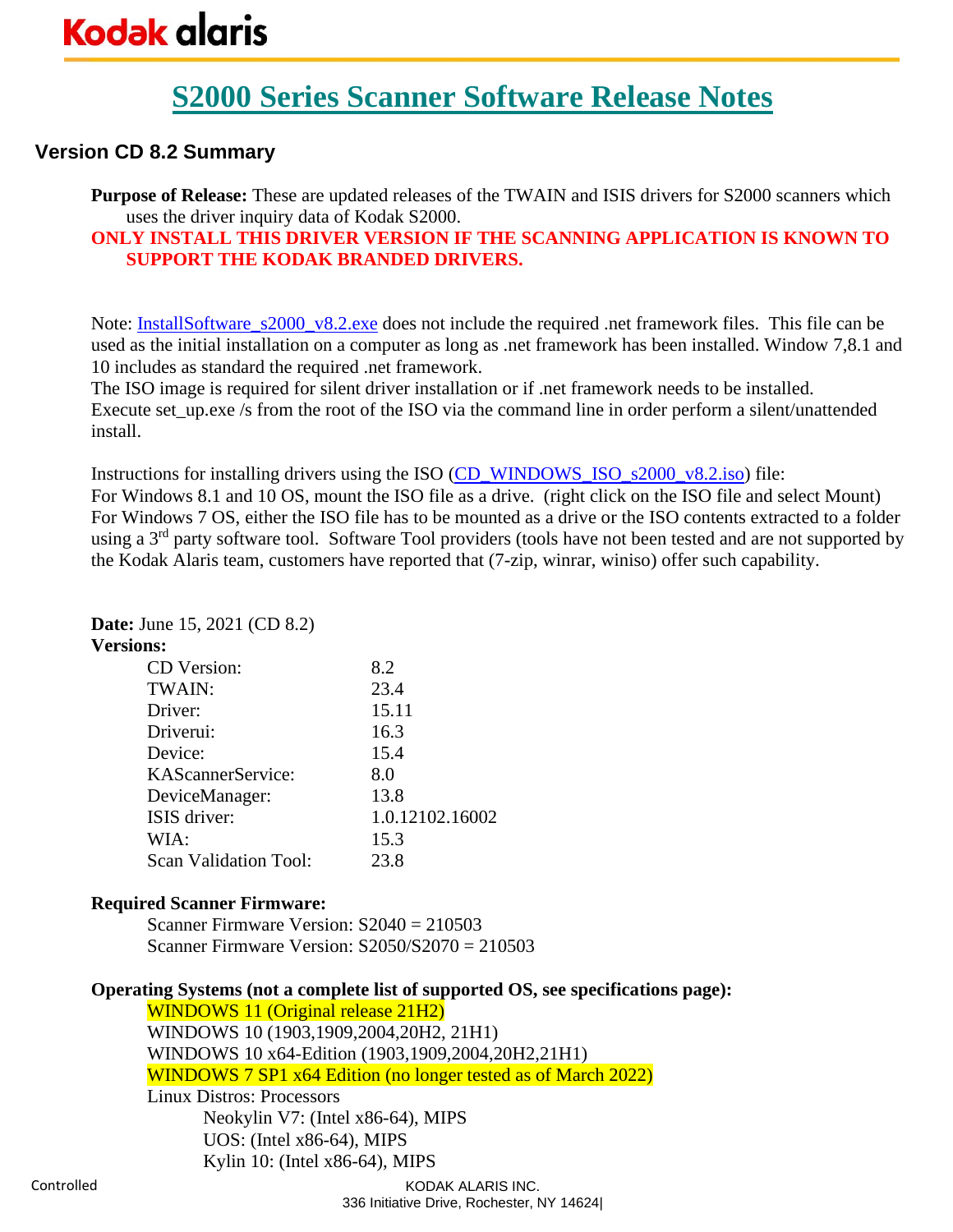# **S2000 Series Scanner Software Release Notes**

Ubuntu 20.04 ((Intel x86-64) Ubuntu 18.04: (Intel x86-64) Open SUSE 15.1 64-bit: (Intel x86-64) SUSE Exterprise Desktop 15 SP1 64-bit: (Intel x86-64)

#### **Supported Models:**

Alaris S2040, Alaris S2050 and Alaris S2070

#### **New Features for CD 8.2:**

1. Support for Ubuntu 20.04

#### **Improvements in CD 8.2:**

- 1. SAGE-2046- Changed User Guide maintenance counters screen capture updated.
- 2. SAGE-2248 Fixed Brand name displayed as "Alaris" in Help file for "Brazil Portuguese" language.

#### **Notes:**

1. If the computer which the Alaris S2000 drivers are being installed has drivers for a Kodak i11xxWN scanner and does not have the Alaris S2000 drivers already installed. The i11xxWN scanner must be uninstalled prior to the installation of the Alaris S2000 drivers. The Kodak i11xxWN scanner can then be reinstalled after the Alaris S2000 drivers are successfully installed.

- 1. SAGE-185: ISIS: Cropping Relative to Document, when set for 3" x 3" cropping size, the output image measures 3.19" x 2.93"
- 2. SAGE-598: An USB/HOST communication error will occur with scanner firmware 17.10.02 or higher prior with host CD 1.3.
- 3. SAGE-753 ISIS- Digital Stamping is limited to 40 total characters while 40 characters per line are allowed with the TWAIN driver.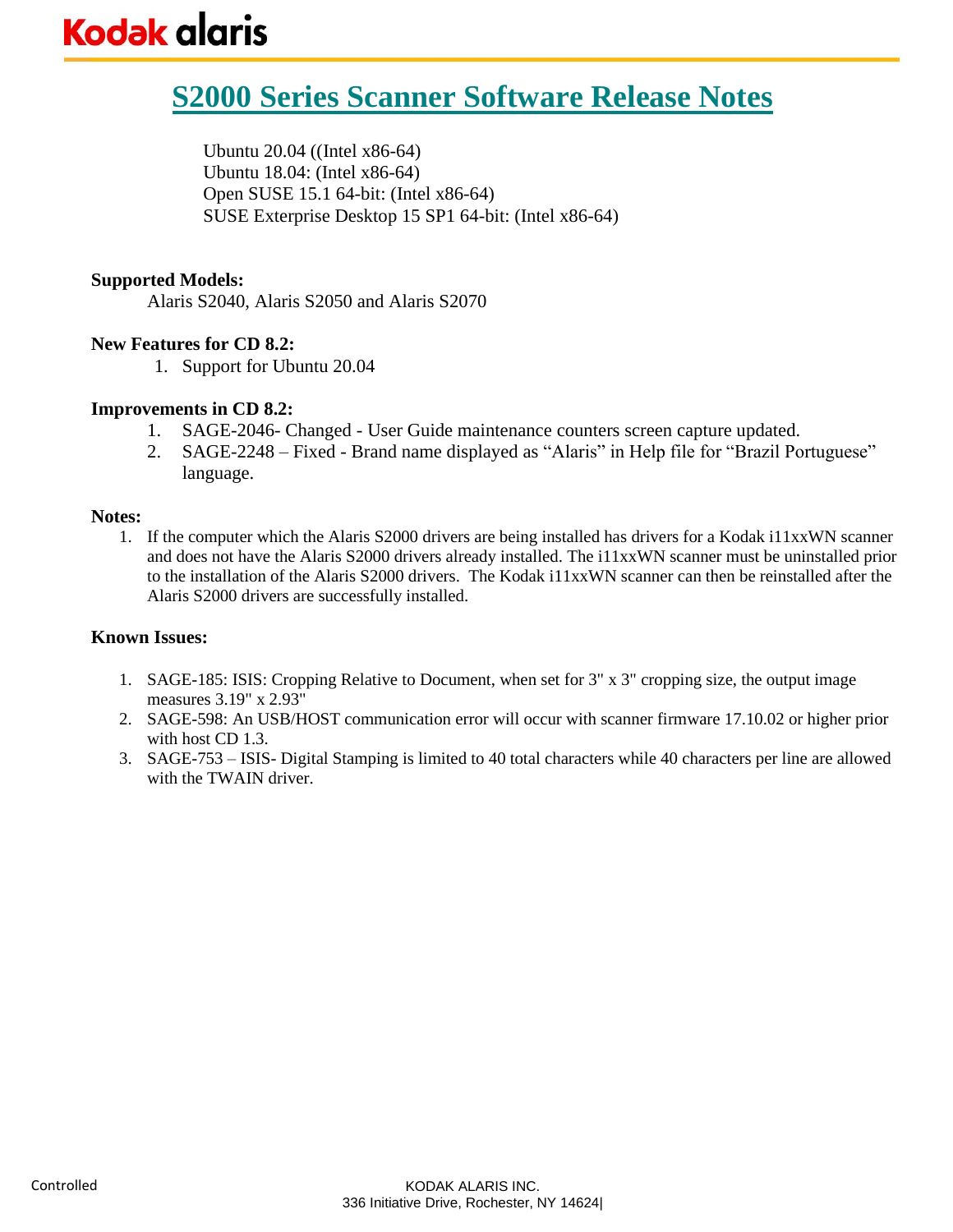## **Version CD 7.8 Summary**

**Purpose of Release:** These are updated releases of the TWAIN and ISIS drivers for S2000 scanners which uses the driver inquiry data of Kodak S2000.

### **ONLY INSTALL THIS DRIVER VERSION IF THE SCANNING APPLICATION IS KNOWN TO SUPPORT THE KODAK BRANDED DRIVERS.**

Note: InstallSoftware\_s2000\_v7.8.exe does not include the required .net framework files. This file can be used as the initial installation on a computer as long as .net framework has been installed. Window 7,8.1 and 10 includes as standard the required .net framework.

The ISO image is required for silent driver installation or if .net framework needs to be installed. Execute set\_up.exe /s from the root of the ISO via the command line in order perform a silent/unattended install.

Instructions for installing drivers using the ISO (CD\_WINDOWS\_ISO\_s2000\_v7.8.iso) file: For Windows 8.1 and 10 OS, mount the ISO file as a drive. (right click on the ISO file and select Mount) For Windows 7 OS, either the ISO file has to be mounted as a drive or the ISO contents extracted to a folder using a 3<sup>rd</sup> party software tool. Software Tool providers (tools have not been tested and are not supported by the Kodak Alaris team, customers have reported that (7-zip, winrar, winiso) offer such capability.

### **Date:** Feb 18, 2021 (CD 7.8)

#### **Versions:**

| CD Version:                  | 7.8             |
|------------------------------|-----------------|
| TWAIN:                       | 22.5            |
| Driver:                      | 14.4            |
| Driverui:                    | 15.0            |
| Device:                      | 14.4            |
| KAScannerService:            | 7.1             |
| DeviceManager:               | 11.4            |
| ISIS driver:                 | 1.0.12005.11001 |
| WIA:                         | 14.4            |
| <b>Scan Validation Tool:</b> | 22.4            |

#### **Required Scanner Firmware:**

Scanner Firmware Version: S2040 = 200502 or newer Scanner Firmware Version:  $S2050/S2070 = 200502$  or newer

### **Supported Operating Systems:**

WINDOWS 7 SP1 x64 Edition WINDOWS 10 (1903,1909,2004,20H2) WINDOWS 10 x64-Edition (1903,1909,2004,20H2) Linux Distros: Processors Neokylin V7: (Intel x86-64), MIPS UOS: (Intel x86-64), MIPS Kylin 10: (Intel x86-64), MIPS Ubuntu 18.04: (Intel x86-64)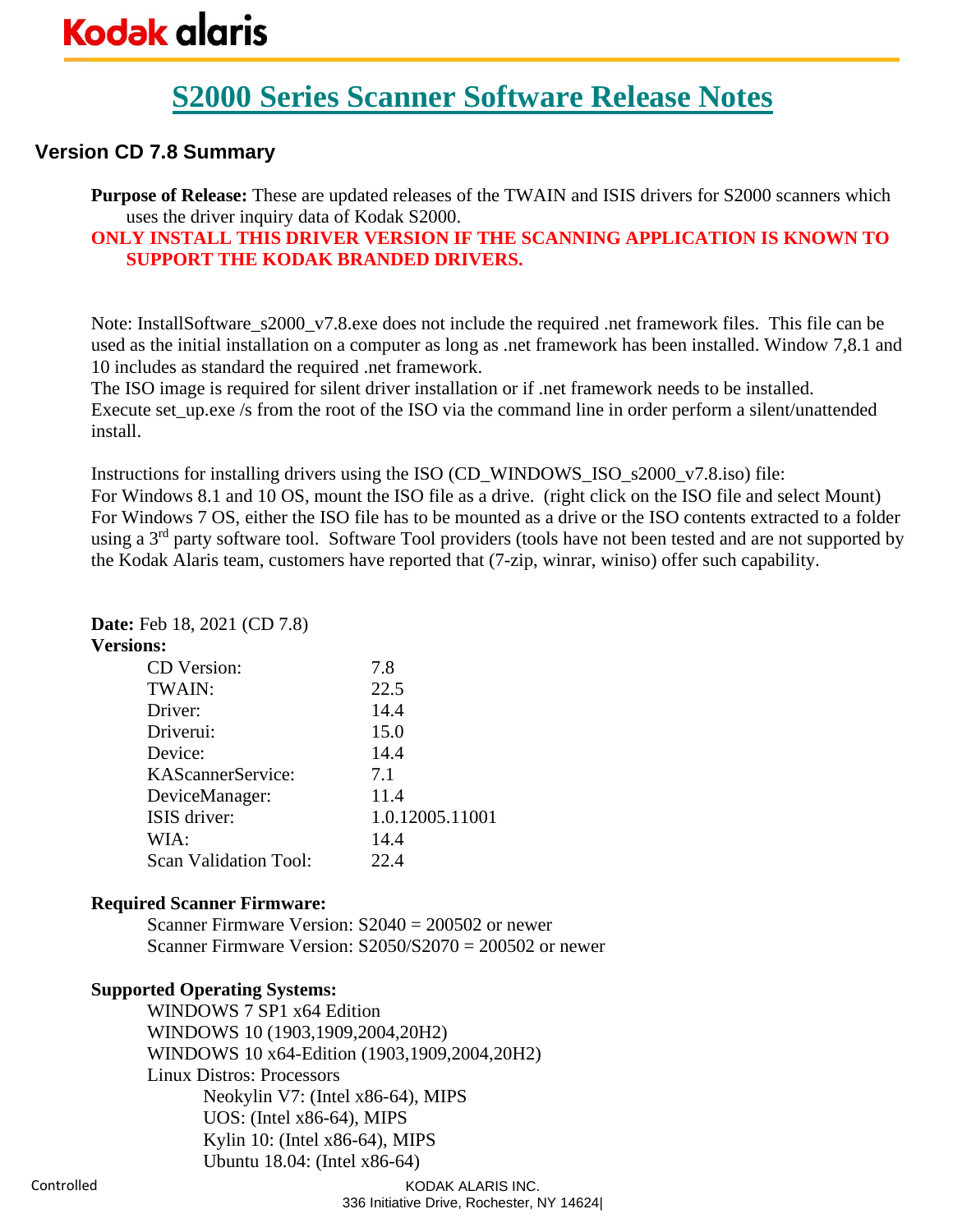Open SUSE 15.1 64-bit: (Intel x86-64) SUSE Exterprise Desktop 15 SP1 64-bit: (Intel x86-64)

#### **Supported Models:**

Alaris S2040, Alaris S2050 and Alaris S2070

#### **New Features for CD 7.8:**

- 1. Support for UOS and Kylin 10
- 2. SAGE-1787: Support Czech Language

#### **Improvements in CD 7.8:**

- 1. CPSOLKCP-2871 when using the Czech or Polish language, Capture Pro fails to initiate a scan using button shortcuts from the scanner OCP
- 2. CPSOLKCP-2872 when using the Czech or Polish language, unable to initiate a scan when Capture Pro is launched as a non-admin user
- 3. CPSOLKCP-2874 when using the Czech or Polish language, unable to connect to scanner when Capture Pro launched as non-admin user but run as administrator

#### **Notes:**

1. If the computer which the Alaris S2000 drivers are being installed has drivers for a Kodak i11xxWN scanner and does not have the Alaris S2000 drivers already installed. The i11xxWN scanner must be uninstalled prior to the installation of the Alaris S2000 drivers. The Kodak i11xxWN scanner can then be reinstalled after the Alaris S2000 drivers are successfully installed.

- 1. SAGE-185: ISIS: Cropping Relative to Document, when set for 3" x 3" cropping size, the output image measures 3.19" x 2.93"
- 2. SAGE-598: An USB/HOST communication error will occur with scanner firmware 17.10.02 or higher prior with host CD 1.3.
- 3. SAGE-753 ISIS- Digital Stamping is limited to 40 total characters while 40 characters per line are allowed with the TWAIN driver.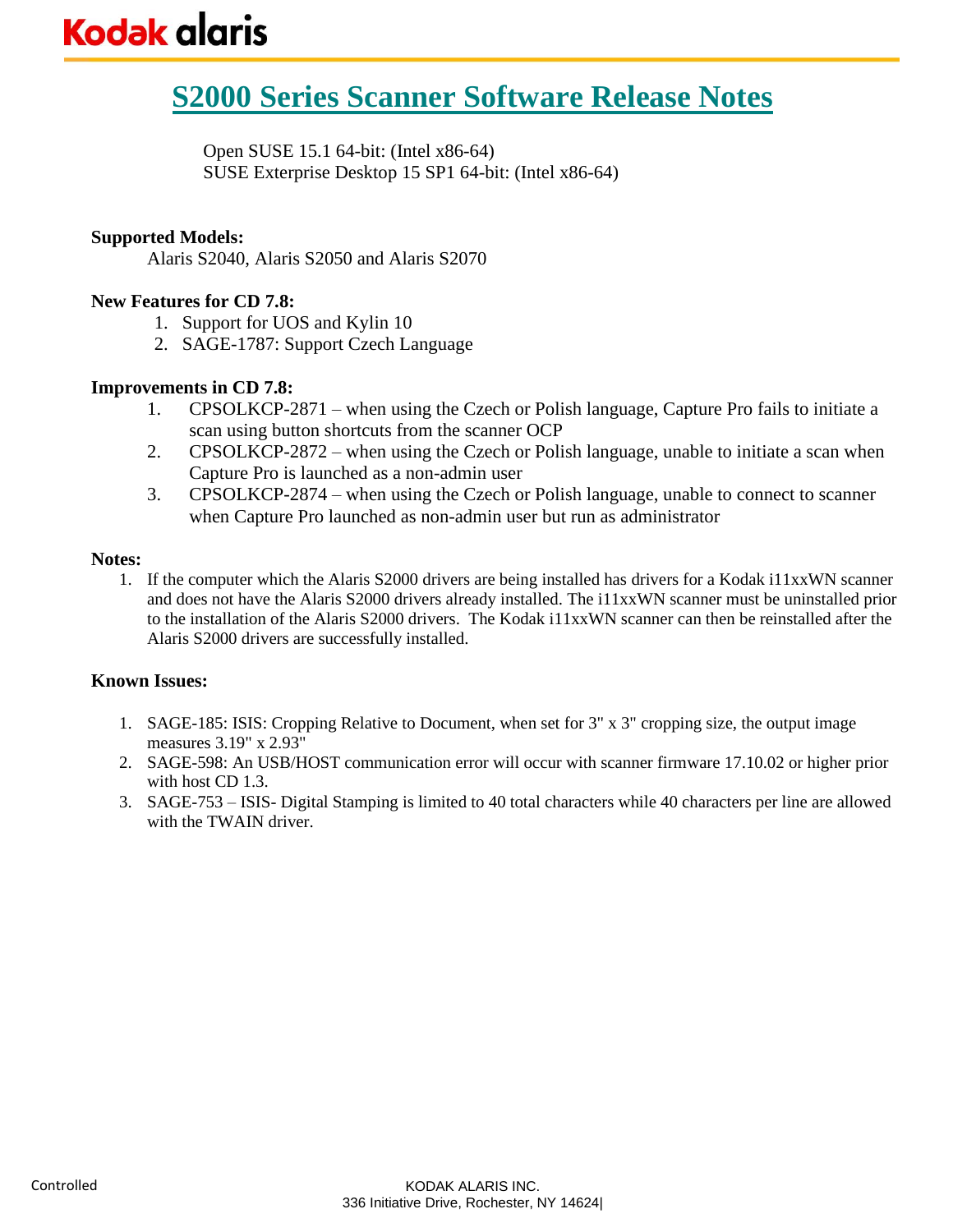## **Version CD 5.3 Summary**

**Purpose of Release:** These are updated releases of the TWAIN and ISIS drivers for S2000 scanners which changes the driver inquiry data from Alaris S2000 to Kodak S2000.

### **ONLY INSTALL THIS DRIVER VERSION IF THE SCANNING APPLICATION IS KNOWN TO SUPPORT THE KODAK BRANDED DRIVERS.**

Note: InstallSoftware\_s2000\_v5.3.exe does not include the required .net framework files. This file can be used as the initial installation on a computer as long as .net framework has been installed. Window 7,8.1 and 10 includes as standard the required .net framework.

The ISO image is required for silent driver installation or if .net framework needs to be installed. Execute set\_up.exe /s from the root of the ISO via the command line in order perform a silent/unattended install.

Instructions for installing drivers using the ISO (CD\_WINDOWS\_ISO\_s2000\_v5.3.iso) file: For Windows 8.1 and 10 OS, mount the ISO file as a drive. (right click on the ISO file and select Mount) For Windows 7 OS, either the ISO file has to be mounted as a drive or the ISO contents extracted to a folder using a 3<sup>rd</sup> party software tool. Software Tool providers (tools have not been tested and are not supported by the Kodak Alaris team, customers have reported that (7-zip, winrar, winiso) offer such capability.

### **Date:** June 5, 2020 (CD 5.3)

#### **Versions:**

| CD Version:                  | 5.3             |
|------------------------------|-----------------|
| TWAIN:                       | 19.8            |
| Driver:                      | 11.14           |
| Driverui:                    | 12.11           |
| Device:                      | 11.18           |
| KAScannerService:            | 4.5             |
| DeviceManager:               | 9.1             |
| ISIS driver:                 | 1.0.12005.11001 |
| WIA:                         | 11.8            |
| <b>Scan Validation Tool:</b> | 19.0            |

#### **Required Scanner Firmware:**

Scanner Firmware Version: S2040 = 200502 or newer Scanner Firmware Version:  $S2050/S2070 = 200502$  or newer

#### **Tested Operating Systems:**

WINDOWS 7 SP1 x64 Edition WINDOWS 10 (1903,1909,2004,20H2) WINDOWS 10 x64-Edition (1903,1909,2004,20H2)

#### **Supported Models:**

Alaris S2040, Alaris S2050 and Alaris S2070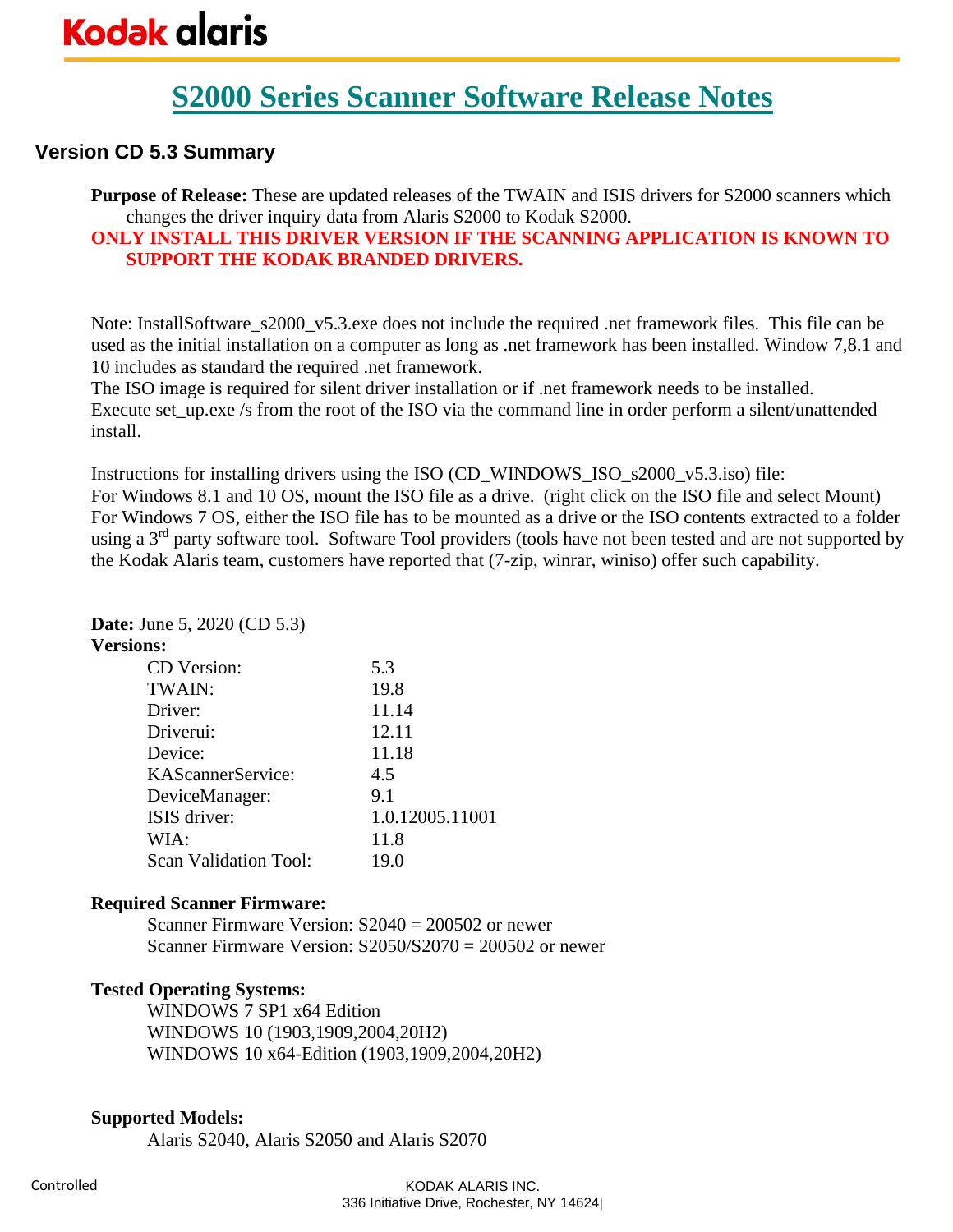### **New Features for CD 5.3:**

1. Rebrand Driver from Alaris to Kodak

#### **Improvements in CD 5.3:**

1. none

#### **Notes:**

1. If the computer which the Alaris S2000 drivers are being installed has drivers for a Kodak i11xxWN scanner and does not have the Alaris S2000 drivers already installed. The i11xxWN scanner must be uninstalled prior to the installation of the Alaris S2000 drivers. The Kodak i11xxWN scanner can then be reinstalled after the Alaris S2000 drivers are successfully installed.

- 1. SAGE-185: ISIS: Cropping Relative to Document, when set for 3" x 3" cropping size, the output image measures 3.19" x 2.93"
- 2. SAGE-598: An USB/HOST communication error will occur with scanner firmware 17.10.02 or higher prior with host CD 1.3.
- 3. SAGE-753 ISIS- Digital Stamping is limited to 40 total characters while 40 characters per line are allowed with the TWAIN driver.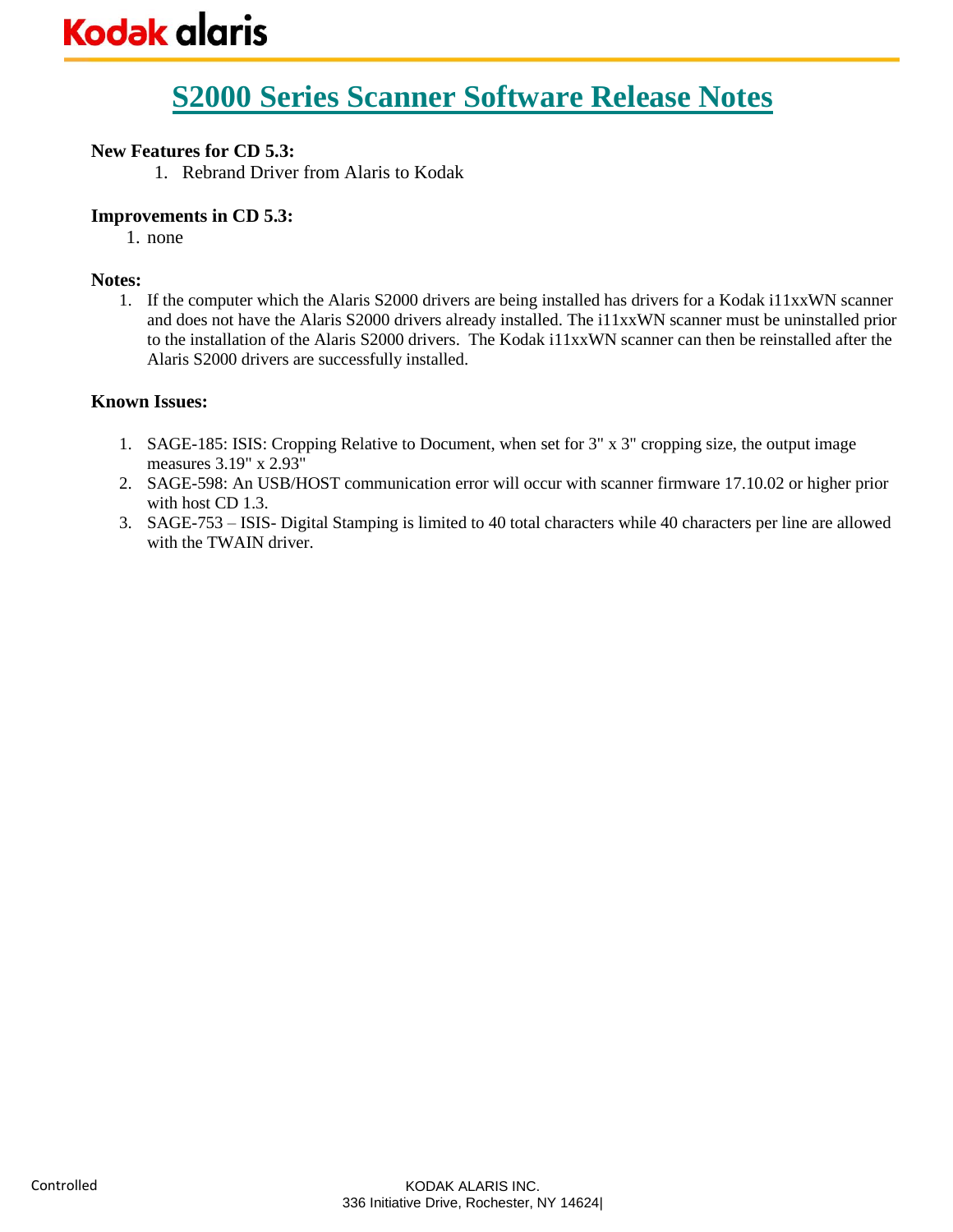# **S2000 Series Scanner Software Release Notes**

## **Version CD 4.14.1 Summary**

**Purpose of Release:** These are updated releases of the TWAIN and ISIS drivers for S2000 scanners. CD Version 4.14.1.

Note: InstallSoftware\_s2000\_v4.14.1.exe does not include the required .net framework files. This file can be used as the initial installation on a computer as long as .net framework has been installed. Window 7,8.1 and 10 includes as standard the required .net framework.

The ISO image is required for silent driver installation or if .net framework needs to be installed. Execute set up.exe /s from the root of the ISO via the command line in order perform a silent/unattended install.

Instructions for installing drivers using the ISO (CD\_WINDOWS\_ISO\_s2000\_v4.14.1.iso) file: For Windows 8.1 and 10 OS, mount the ISO file as a drive. (right click on the ISO file and select Mount) For Windows 7 OS, either the ISO file has to be mounted as a drive or the ISO contents extracted to a folder using a 3<sup>rd</sup> party software tool. Software Tool providers (tools have not been tested and are not supported by the Kodak Alaris team, customers have reported that (7-zip, winrar, winiso) offer such capability.

#### **Date:** February 25, 2020 (CD 4.14.1)

#### **Versions:**

| CD Version:           | 4.14.1         |
|-----------------------|----------------|
| TWAIN:                | 19.7           |
| Driver:               | 11.9           |
| Driverui:             | 12.7           |
| Device:               | 11.16.1        |
| KAScannerService:     | 4.5            |
| DeviceManager:        | 8.11           |
| ISIS driver:          | 1.0.11908.5001 |
| WIA:                  | 11.7           |
| Scan Validation Tool: | 18.12          |

#### **Required Scanner Firmware:**

Scanner Firmware Version: S2040 190405 or newer Scanner Firmware Version: S2050/S2070 190405 or newer

### **Tested Operating Systems:**

WINDOWS 7 SP1 x64 Edition WINDOWS 10 (1709,1803,1809) WINDOWS 10 x64-Edition (1803,1809)

### **Supported Models:**

Alaris S2040, Alaris S2050 and Alaris S2070

#### **New Features for CD 4.14.1:**

1. SAGE-1084: support for Chinese Windows XP SP3 (China Only)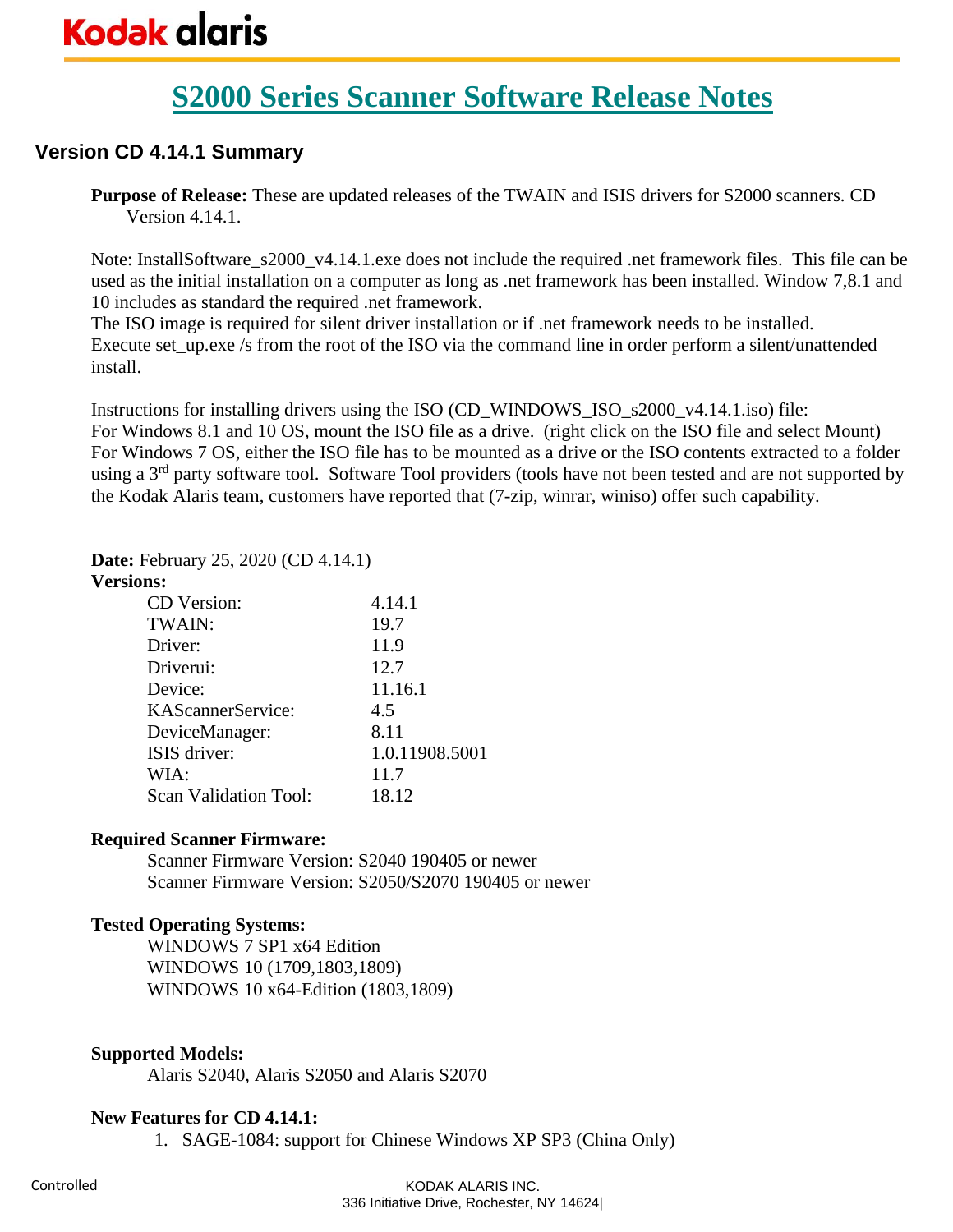### **Improvements in CD 4.14.1:**

1. none:

#### **Notes:**

1. If the computer which the Alaris S2000 drivers are being installed has drivers for a Kodak i11xxWN scanner and does not have the Alaris S2000 drivers already installed. The i11xxWN scanner must be uninstalled prior to the installation of the Alaris S2000 drivers. The Kodak i11xxWN scanner can then be reinstalled after the Alaris S2000 drivers are successfully installed.

- 1. SAGE-185: ISIS: Cropping Relative to Document, when set for 3" x 3" cropping size, the output image measures 3.19" x 2.93"
- 2. SAGE-598: An USB/HOST communication error will occur with scanner firmware 17.10.02 or higher prior with host CD 1.3.
- 3. SAGE-753 ISIS- Digital Stamping is limited to 40 total characters while 40 characters per line are allowed with the TWAIN driver.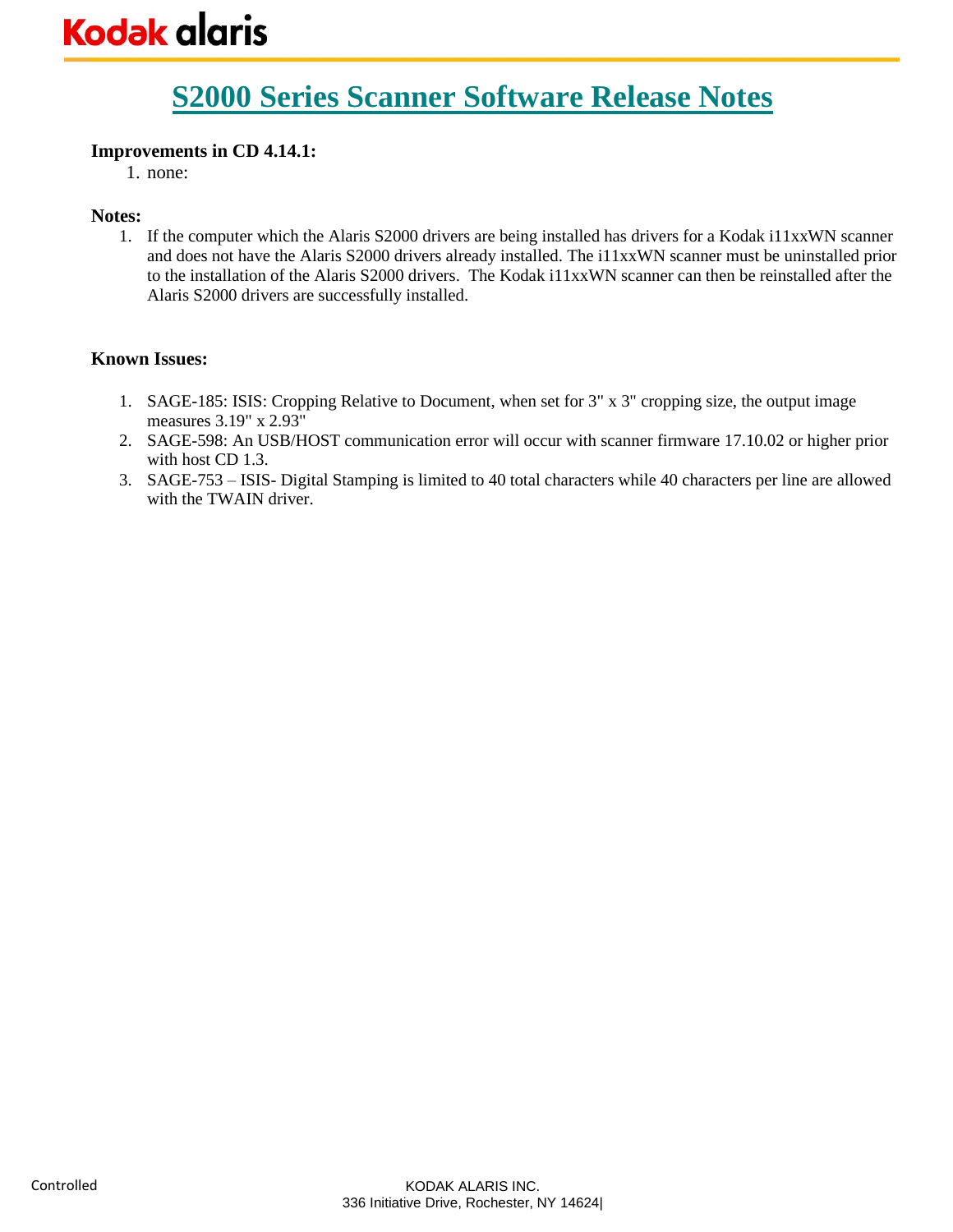# **S2000 Series Scanner Software Release Notes**

## **Version CD 4.13 Summary**

**Purpose of Release:** These are updated releases of the TWAIN and ISIS drivers for S2000 scanners. CD Version 4.13 has a change so that domain user can connect to scanners.

Note: InstallSoftware\_s2000\_v4.13.exe does not include the required .net framework files. This file can be used as the initial installation on a computer as long as .net framework has been installed. Window 7,8.1 and 10 includes as standard the required .net framework.

The ISO image is required for silent driver installation or if .net framework needs to be installed. Execute set up.exe /s from the root of the ISO via the command line in order perform a silent/unattended install.

Instructions for installing drivers using the ISO (CD\_WINDOWS\_ISO\_s2000\_v4.13.iso) file: For Windows 8.1 and 10 OS, mount the ISO file as a drive. (right click on the ISO file and select Mount) For Windows 7 OS, either the ISO file has to be mounted as a drive or the ISO contents extracted to a folder using a 3<sup>rd</sup> party software tool. Software Tool providers (tools have not been tested and are not supported by the Kodak Alaris team, customers have reported that (7-zip, winrar, winiso) offer such capability.

#### **Date:** January 15, 2020 (CD 4.13)

#### **Versions:**

| CD Version:                  | 4.13             |
|------------------------------|------------------|
| TWAIN:                       | 18.02 (os 12.21) |
| Driver:                      | 5.11             |
| Driverui:                    | 12.6             |
| Device:                      | 4.6              |
| KAScannerService:            | 4.4              |
| DeviceManager:               | 8.0.3            |
| ISIS driver:                 | 1.0.11909.30003  |
| WIA:                         | 11.4             |
| <b>Scan Validation Tool:</b> | 18.11            |

#### **Required Scanner Firmware:**

Scanner Firmware Version: S2040 190405 or newer Scanner Firmware Version: S2050/S2070 190405 or newer

### **Tested Operating Systems:**

WINDOWS 7 SP1 x64 Edition WINDOWS 10 (1709,1803,1809) WINDOWS 10 x64-Edition (1803,1809)

**(Linux -** (Intel/AMD x86/64 bit processors only)**)** Ubuntu 18.04 64-bit Ubuntu 16.04 64-bit and 32-bit Open SUSE 11.3 (i586) 32-bit Open SUSE LEAP 15.1 64-bit SUSE Linux Enterprise Desktop 12.2 64-bit SUSE Linux Enterprise Desktop 15 SP1 for 64 bit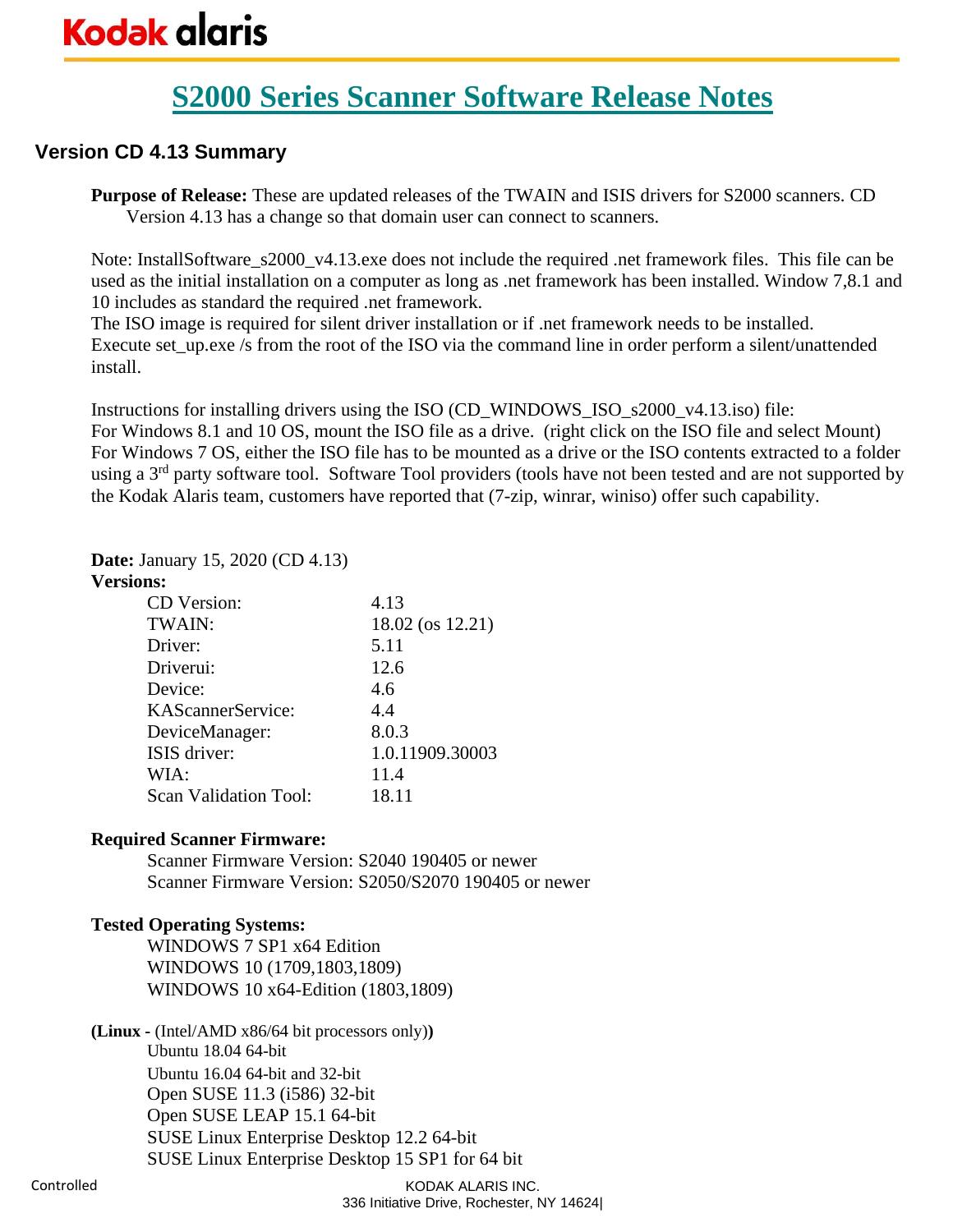# **S2000 Series Scanner Software Release Notes**

Neokylin-NKLD-V7\_U2-ZX64-REL-build54 NeoKylin-Live-Desktop-6.0-x86\_64-B060-20160822 NeoKylin-Linux-Desktop-6.0-x86\_64-B045-20141201 64-bit NeoKylin-Linux-Desktop-6.0 i586 32-bit

#### **Supported Models:**

Alaris S2040, Alaris S2050 and Alaris S2070

#### **New Features for CD 4.13:**

1. none

#### **Improvements in CD 4.13:**

1. SAGE-1572, SAGE-159,SAGE-1592: Addressed a problem where administrator users would be able to scan and domain user would not be able to connect to the scanner.

#### **Notes:**

1. If the computer which the Alaris S2000 drivers are being installed has drivers for a Kodak i11xxWN scanner and does not have the Alaris S2000 drivers already installed. The i11xxWN scanner must be uninstalled prior to the installation of the Alaris S2000 drivers. The Kodak i11xxWN scanner can then be reinstalled after the Alaris S2000 drivers are successfully installed.

- 1. SAGE-185: ISIS: Cropping Relative to Document, when set for 3" x 3" cropping size, the output image measures 3.19" x 2.93"
- 2. SAGE-598: An USB/HOST communication error will occur with scanner firmware 17.10.02 or higher prior with host CD 1.3.
- 3. SAGE-753 ISIS- Digital Stamping is limited to 40 total characters while 40 characters per line are allowed with the TWAIN driver.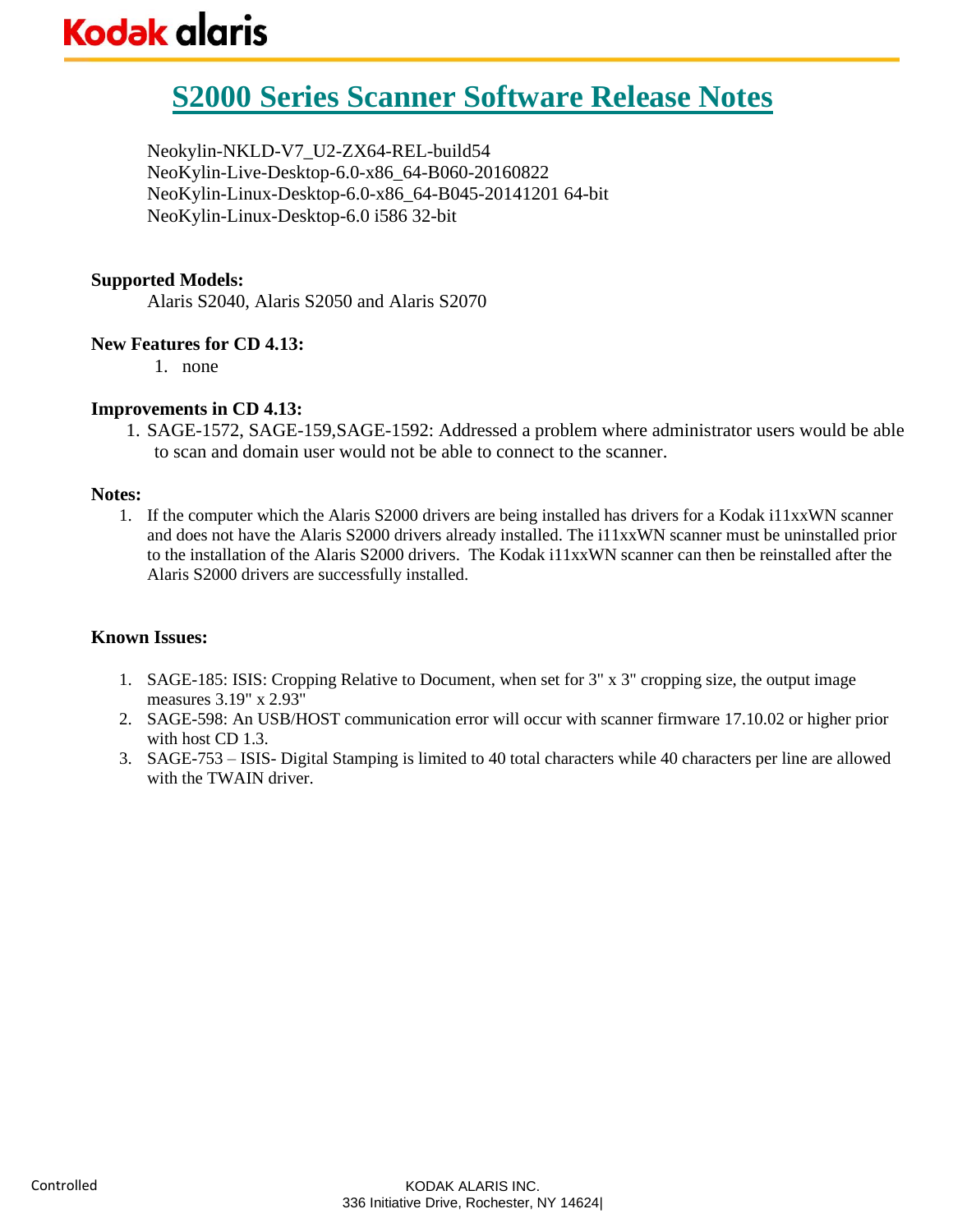# **S2000 Series Scanner Software Release Notes**

## **Version CD 4.08 and 4.11 Summary**

**Purpose of Release:** These are updated releases of the TWAIN and ISIS drivers for S2000 scanners. CD Version 4.11 is the same as CD 4.08 with one additional improvement as noted below.

Note: InstallSoftware\_s2000\_v4.11.exe does not include the required .net framework files. This file can be used as the initial installation on a computer as long as .net framework has been installed. Window 7,8.1 and 10 includes as standard the required .net framework.

The ISO image is required for silent driver installation or if .net framework needs to be installed. Execute set up.exe /s from the root of the ISO via the command line in order perform a silent/unattended install.

Instructions for installing drivers using the ISO (CD\_WINDOWS\_ISO\_s2000\_v4.11.iso) file: For Windows 8.1 and 10 OS, mount the ISO file as a drive. (right click on the ISO file and select Mount) For Windows 7 OS, either the ISO file has to be mounted as a drive or the ISO contents extracted to a folder using a 3<sup>rd</sup> party software tool. Software Tool providers (tools have not been tested and are not supported by the Kodak Alaris team, customers have reported that (7-zip, winrar, winiso) offer such capability.

**Date:** October 15, 2019 (CD 4.08); November 9, 2019 (CD 4.11)

#### **Versions:**

| CD Version:                  | 4.11            |
|------------------------------|-----------------|
| TWAIN:                       | 18.03 (os 12.9) |
| Driver:                      | 5.11            |
| Driverui:                    | 12.3            |
| Device:                      | 4.6             |
| KAScannerService:            | 4.2             |
| DeviceManager:               | 8.03            |
| ISIS driver:                 | 1.0.11909.30003 |
| WIA:                         | 11.4            |
| <b>Scan Validation Tool:</b> | 18.7            |

#### **Required Scanner Firmware:**

Scanner Firmware Version: S2040 190405 or newer Scanner Firmware Version: S2050/S2070 190405 or newer

### **Tested Operating Systems:**

WINDOWS 7 SP1 x64 Edition WINDOWS 10 (1709,1803,1809) WINDOWS 10 x64-Edition (1803,1809)

**(Linux -** (Intel/AMD x86/64 bit processors only)**)** Ubuntu 18.04 64-bit Ubuntu 16.04 64-bit and 32-bit Open SUSE 11.3 (i586) 32-bit Open SUSE LEAP 15.1 64-bit SUSE Linux Enterprise Desktop 12.2 64-bit SUSE Linux Enterprise Desktop 15 SP1 for 64 bit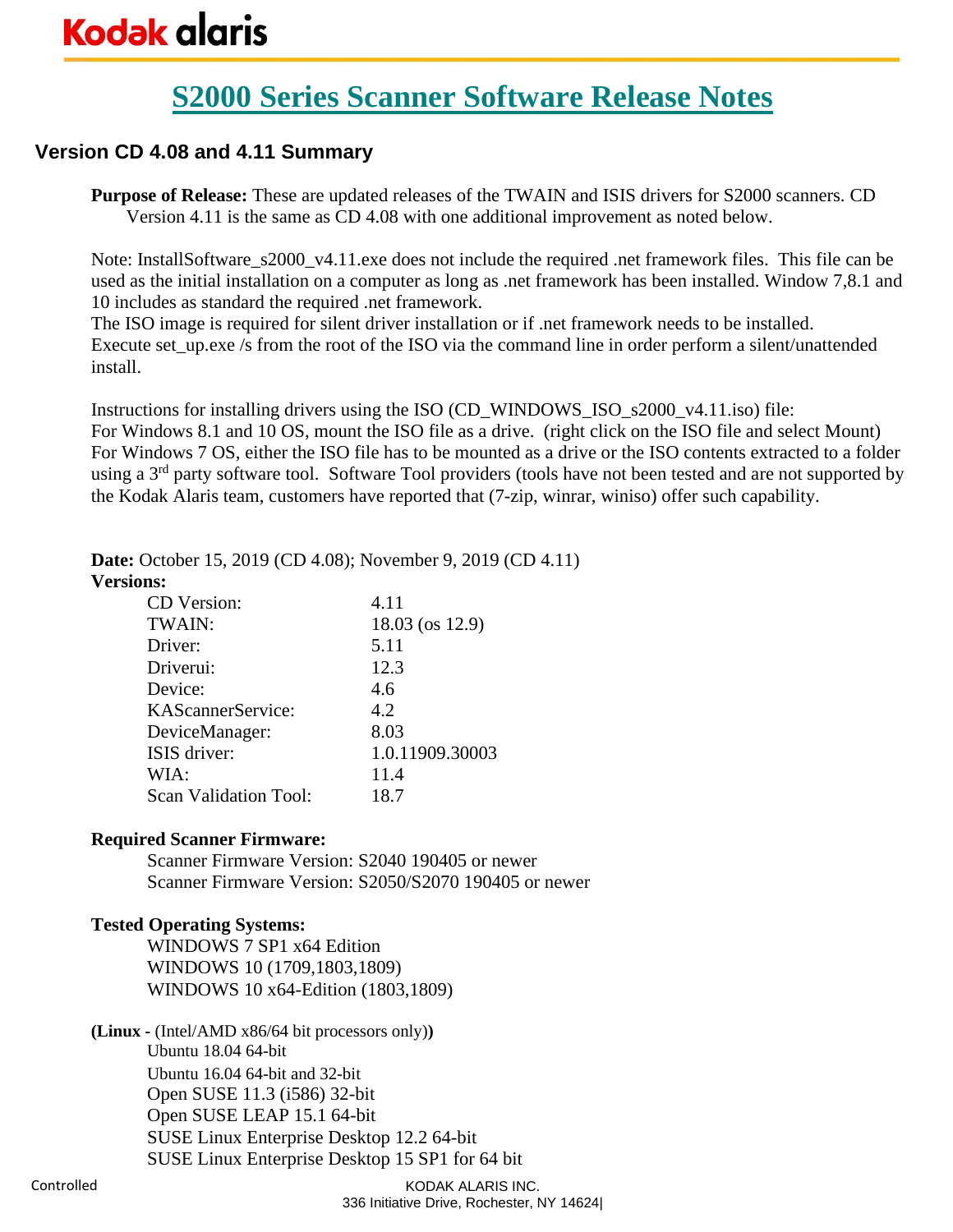# **S2000 Series Scanner Software Release Notes**

Neokylin-NKLD-V7\_U2-ZX64-REL-build54 NeoKylin-Live-Desktop-6.0-x86\_64-B060-20160822 NeoKylin-Linux-Desktop-6.0-x86\_64-B045-20141201 64-bit NeoKylin-Linux-Desktop-6.0 i586 32-bit

#### **Supported Models:**

Alaris S2040, Alaris S2050 and Alaris S2070

#### **New Features for CD 4.08 and CD 4.11:**

- 1. SAGE-1441: Changed default setting for "Enhanced Separation" to Off
- 2. SAGE-1204 Have S2000 work more efficiently in Citrix/Thin client environments with TWAIN driver

#### **Improvements in CD 4.11:**

1. CPSOLKCP-2661: Fixed problem where custom Scanner Settings Profiles created or modified with Capture Pro Software could get removed after installing or upgrading to CD 4.08.

#### **Improvements from CD 2.06:**

- 1. SAGE-1336– Support Energy Star 3.0 standard. Change maximum allowable timeout for Power saver to 120 minutes.
- 1. Changes to support Windows 10 release up to V1903
- 2. Improvements to kascannerservice for more robust device connectivity.

#### **Notes:**

1. If the computer which the Alaris S2000 drivers are being installed has drivers for a Kodak i11xxWN scanner and does not have the Alaris S2000 drivers already installed. The i11xxWN scanner must be uninstalled prior to the installation of the Alaris S2000 drivers. The Kodak i11xxWN scanner can then be reinstalled after the Alaris S2000 drivers are successfully installed.

- 1. SAGE-185: ISIS: Cropping Relative to Document, when set for 3" x 3" cropping size, the output image measures 3.19" x 2.93"
- 2. SAGE-598: An USB/HOST communication error will occur with scanner firmware 17.10.02 or higher prior with host CD 1.3.
- 3. SAGE-753 ISIS- Digital Stamping is limited to 40 total characters while 40 characters per line are allowed with the TWAIN driver.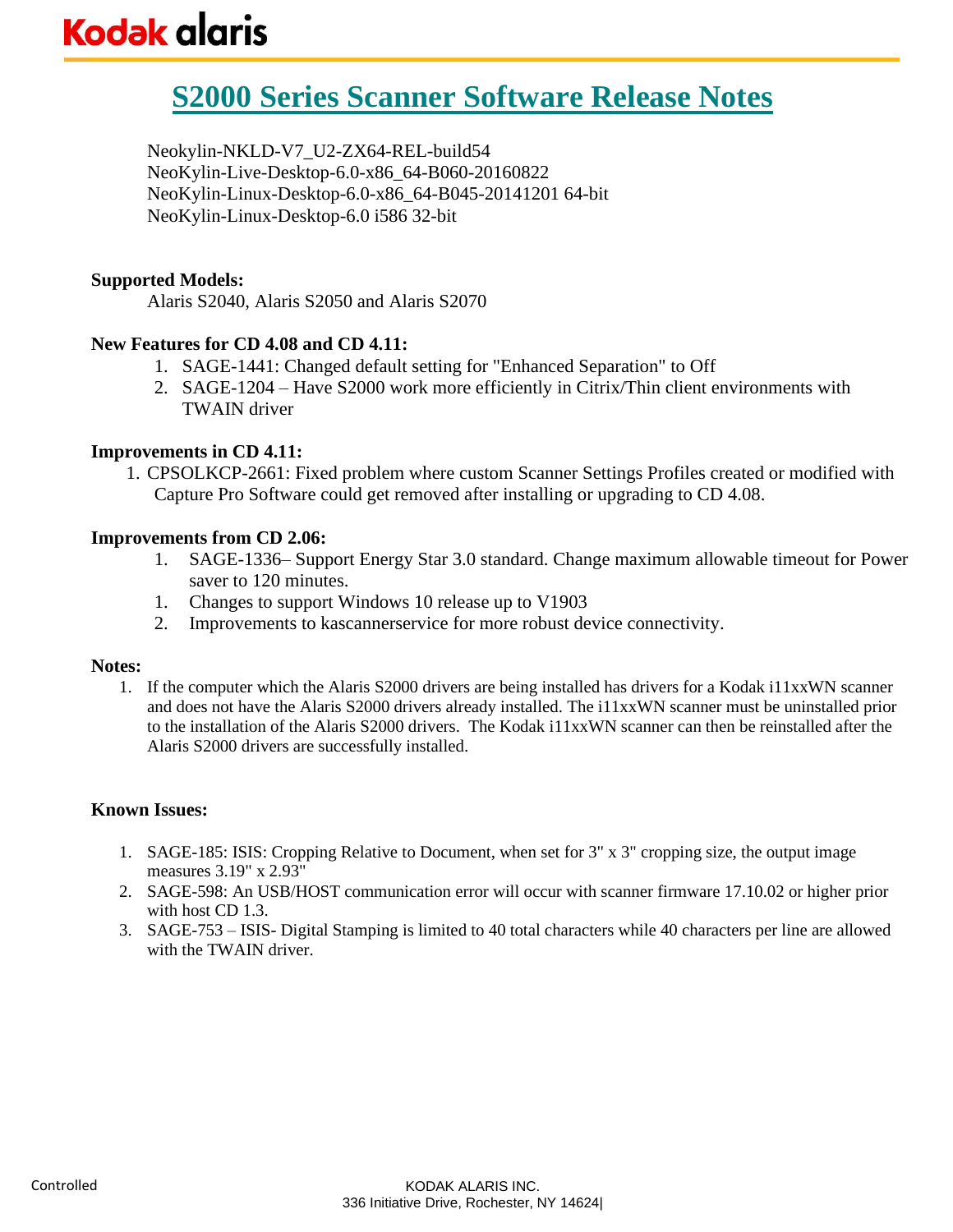# **S2000 Series Scanner Software Release Notes**

## **Version CD 2.06.00 Summary**

**Purpose of Release:** This is the updated release of the TWAIN and ISIS drivers which adds support for the S2040.

Note: InstallSoftware\_s2000\_v2.6.exe does not include the required .net framework files. This file can be used as the initial installation on a computer as long as .net framework has been installed. Window 7,8.1 and 10 includes as standard the required .net framework.

The ISO image is required for silent driver installation or if .net framework needs to be installed.

Instructions for installing drivers using the ISO (CD\_WINDOWS\_ISO\_s2000\_v2.6.iso) file: For Windows 8.1 and 10 OS, mount the ISO file as a drive. (right click on the ISO file and select Mount) For Windows 7 OS, either the ISO file has to be mounted as a drive or the ISO contents extracted to a folder using a 3<sup>rd</sup> party software tool. Software Tool providers (tools have not been tested and are not supported by the Kodak Alaris team, customers have reported that (7-zip, winrar, winiso) offer such capability.

### **Date:** June 28,2018

#### **Versions:**

| 2.06.00           |
|-------------------|
| 16.1 (os $8.64$ ) |
| 3.1               |
| 8.11              |
| 2.2               |
| 1.19              |
| 2.1               |
| 1.0.11805.18001   |
| 8.0               |
| 14.21             |
|                   |

#### **Required Scanner Firmware:**

Scanner Firmware Version: S2040 18.07.01 or newer Scanner Firmware Version: S2050/S2070 18.03.06 or newer **S2050/S2070 ONLY:**

Scanner Firmware 17.10.02 and higher are not compatible with host CD 1.3 or higher, a USB or HOST communication error will occur.

Two options for how to update:

- 1) Update to host CD 1.11 or higher before updating firmware
- 2) Update to firmware, 17.10.02 or higher, power off the scanner, update the host computer to CD 1.11 or higher prior to power on scanner.

### **Supported Operating Systems:**

WINDOWS 7 SP1 WINDOWS 7 SP1 x64 Edition WINDOWS 8.1 WINDOWS 8.1 x64 Edition WINDOWS 10 WINDOWS 10 x64-Edition WINDOWS 2012 Server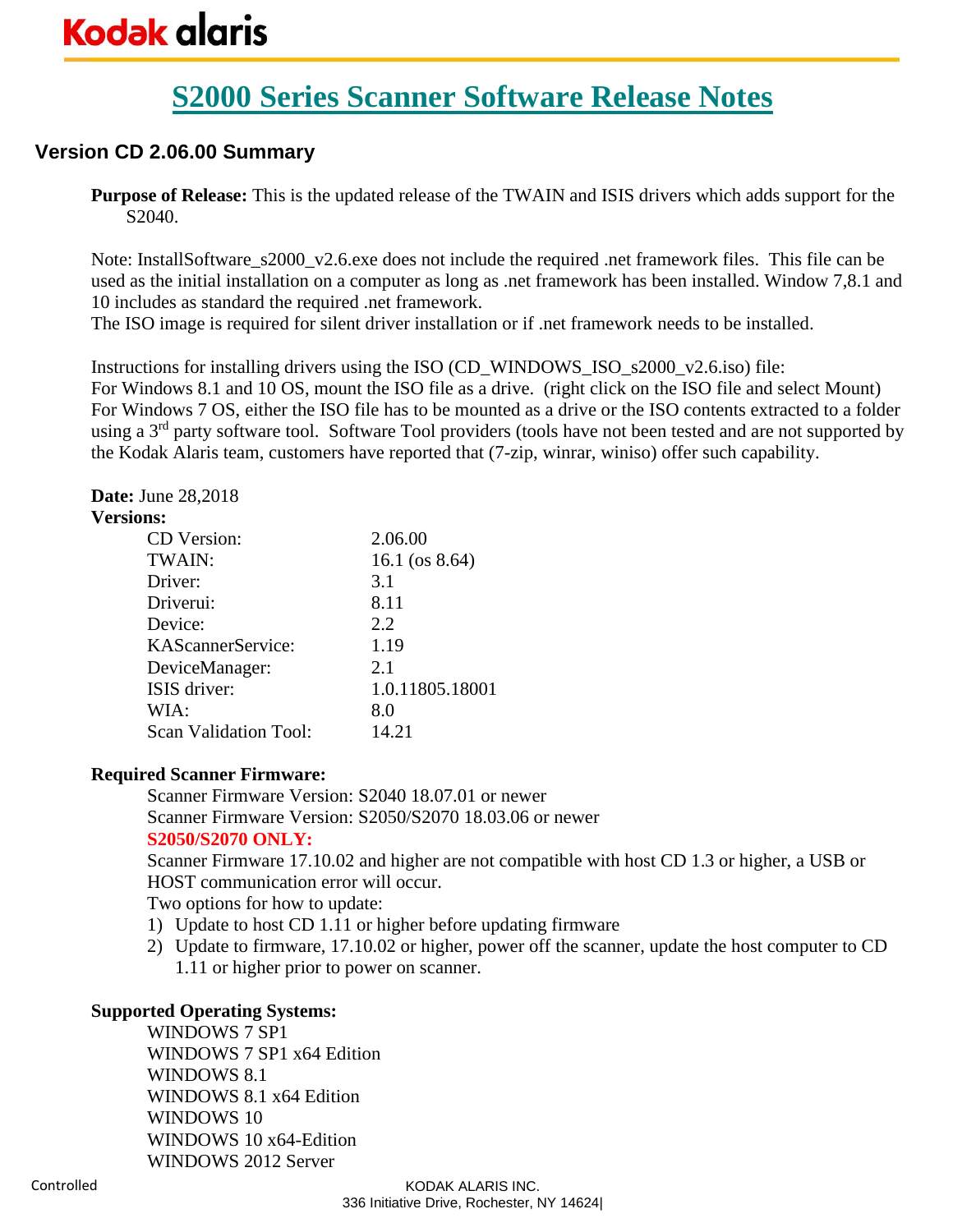WINDOWS 2012 R2 Server WINDOWS Server 2016 Std (64-bit)

#### **Supported Models:**

Alaris S2040, Alaris S2050 and Alaris S2070

#### **New Features for CD 2.06:**

1. Add S2040 product support

#### **Improvements from CD 1.16.1:**

- 1. SAGE-758 Passport Single Page shortcut name in the TWAIN driver is not translated and the name appears blank if the PC language is not English.
- 2. SAGE-680: When the host 1.11 is used with Firmware 17.08.03, buttons and text may not appear correct on the OCP. Update to firmware 17.10.02 or higher.
- 3. SAGE-800 ISIS driver allowed some invalid paper orientations for the Legal/A4 flatbed. Some changes to the ISIS made to the driver user interface. When in flatbed mode, the ISIS driver does not limit the page sizes. Instead, it forces a portrait scan and rotates. That is, if the selected page size does not fit in landscape mode, the leading edge must be 'left' or 'right'. 'Top' and 'bottom' are disabled and are not valid choices.
- 4. DIAS-1570 the button icons and description are showing up on the scanners but pressing the "scan" button on the OCP is not launching Smart Touch

#### **Notes:**

1. If the computer which the Alaris S2000 drivers are being installed has drivers for a Kodak i11xxWN scanner and does not have the Alaris S2000 drivers already installed. The i11xxWN scanner must be uninstalled prior to the installation of the Alaris S2000 drivers. The Kodak i11xxWN scanner can then be reinstalled after the Alaris S2000 drivers are successfully installed.

- 1. SAGE-185: ISIS: Cropping Relative to Document, when set for 3" x 3" cropping size, the output image measures 3.19" x 2.93"
- 2. SAGE-598: An USB/HOST communication error will occur with scanner firmware 17.10.02 or higher prior with host CD 1.3.
- 3. SAGE-753 ISIS- Digital Stamping is limited to 40 total characters while 40 characters per line are allowed with the TWAIN driver.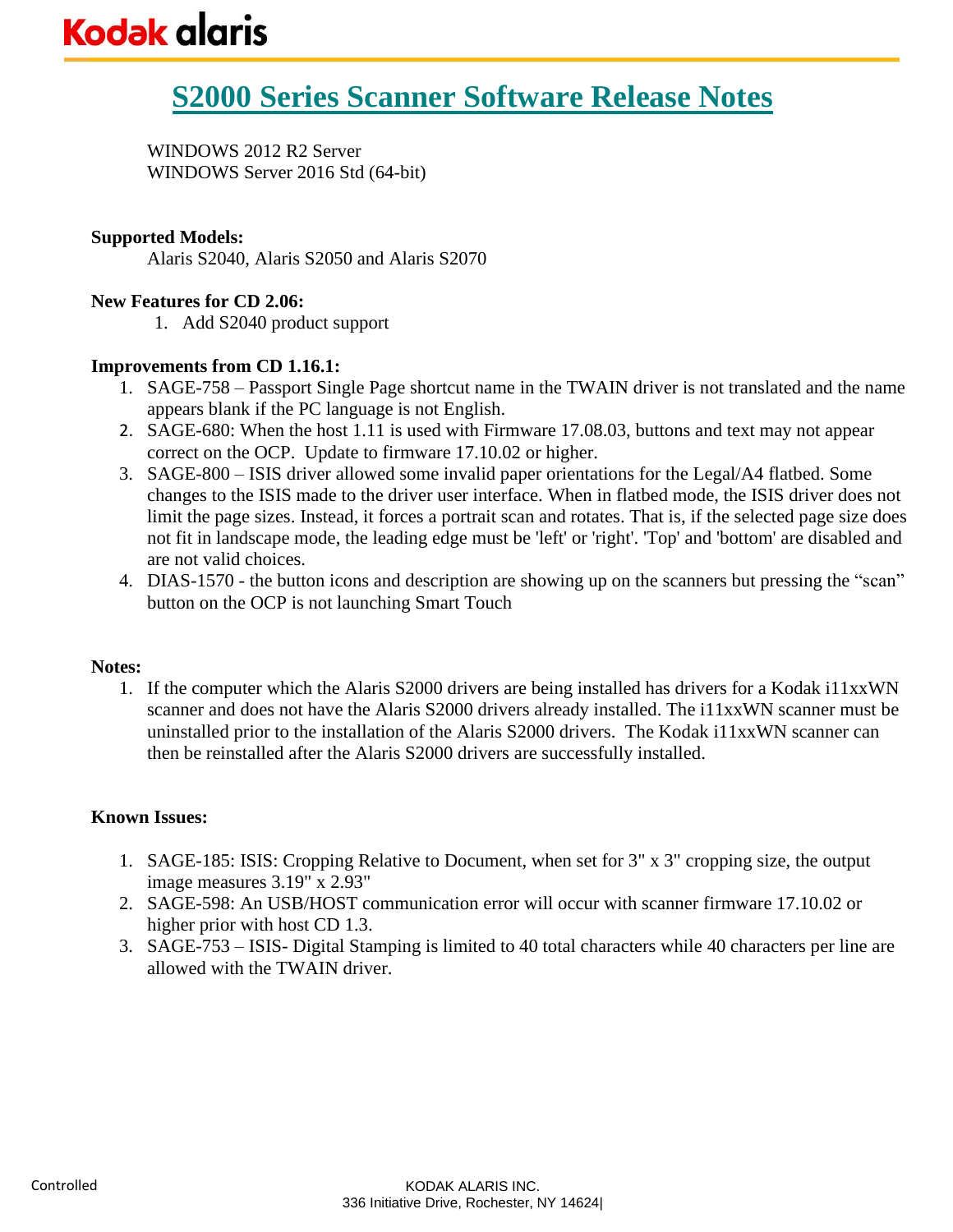# **S2000 Series Scanner Software Release Notes**

## **Version CD 1.16.01 Summary**

**Purpose of Release:** This is the updated release of the TWAIN and ISIS drivers.

The changes address problems created with Windows 10 Fall 2017 Creators Update V1709 and the scanner drivers.

CD 1.16.01 or higher is required for the optimal experience with the Smart Touch scanning application.

See notes prior to installing this software.

Note: InstallSoftware\_s2000w\_v1.19.exe does not include the required .net framework files. This file can be used as the initial installation on a computer as long as .net framework has been installed. Window 7,8.1 and 10 includes as standard the required .net framework.

The ISO image is required for silent driver installation or if .net framework needs to be installed.

Instructions for installing drivers using the ISO file:

For Windows 8.1 and 10 OS, mount the ISO file as a drive. (right click on the ISO file and select Mount) For Windows 7 OS, either the ISO file has to be mounted as a drive or the ISO contents extracted to a folder using a 3<sup>rd</sup> party software tool. Software Tool providers (tools have not been tested and are not supported by the Kodak Alaris team, customers have reported that (7-zip, winrar, winiso) offer such capability.

#### **Date:** March 27,2018

#### **Versions:**

| 1.16.01         |
|-----------------|
| 15.5            |
| 2.4             |
| 8.11            |
| 1.25.1          |
| 1.19            |
| 1.9             |
| 1.0.11712.21002 |
| 7.7             |
| 14.21           |
|                 |

#### **Required Scanner Firmware:**

Scanner Firmware Version: 18.03.06 Scanner Firmware 17.10.02 and higher are not compatible with host CD 1.3 or higher, a USB or HOST communication error will occur. Two options for how to update:

- 3) Update to host CD 1.11 or higher before updating firmware
- 4) Update to firmware, 17.10.02 or higher, power off the scanner, update the host computer to CD 1.11 or higher prior to power on scanner.

#### **Supported Operating Systems:**

WINDOWS 7 SP1 WINDOWS 7 SP1 x64 Edition WINDOWS 8.1 WINDOWS 8.1 x64 Edition WINDOWS 10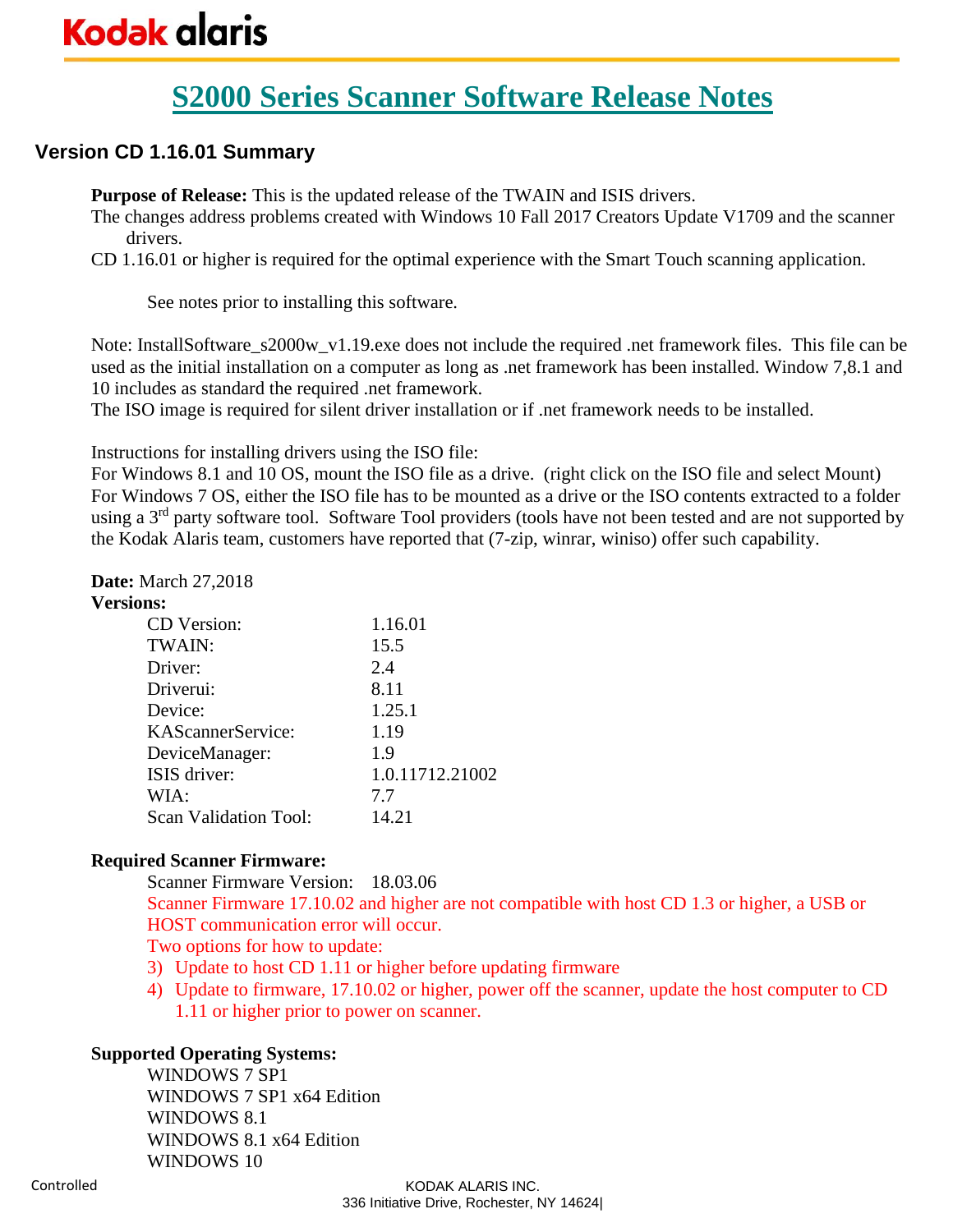# **S2000 Series Scanner Software Release Notes**

WINDOWS 10 x64-Edition WINDOWS 2012 Server WINDOWS 2012 R2 Server WINDOWS Server 2016 Std (64-bit)

#### **Supported Models:**

Alaris S2050 and Alaris S2070

#### **New Features for CD 1.16:**

none

#### **Improvements from CD 1.16:**

- 1. DIAS-1441, DIAS-1452 Twain Driver will not connect with Windows 10 Creator v1709
- 2. CPSOLSTS-237 –Smart Touch buttons do not work with Windows 10 Creator v1709

#### **Notes:**

1. If the computer which the Alaris S2000 drivers are being installed has drivers for a Kodak i11xxWN scanner and does not have the Alaris S2000 drivers already installed. The i11xxWN scanner must be uninstalled prior to the installation of the Alaris S2000 drivers. The Kodak i11xxWN scanner can then be reinstalled after the Alaris S2000 drivers are successfully installed.

- 1. SAGE-185: ISIS: Cropping Relative to Document, when set for 3" x 3" cropping size, the output image measures 3.19" x 2.93"
- 2. SAGE-598: An USB/HOST communication error will occur with scanner firmware 17.10.02 or higher prior with host CD 1.3.
- 3. SAGE-753 ISIS- Digital Stamping is limited to 40 total characters while 40 characters per line are allowed with the TWAIN driver.
- 4. SAGE-758 Passport Single Page shortcut name in the TWAIN driver is not translated and the name appears blank is the PC language is not English.
- 5. SAGE-680: When the host 1.11 is used with Firmware 17.08.03, buttons and text may not appear correct on the OCP. Update to firmware 17.10.02 or higher.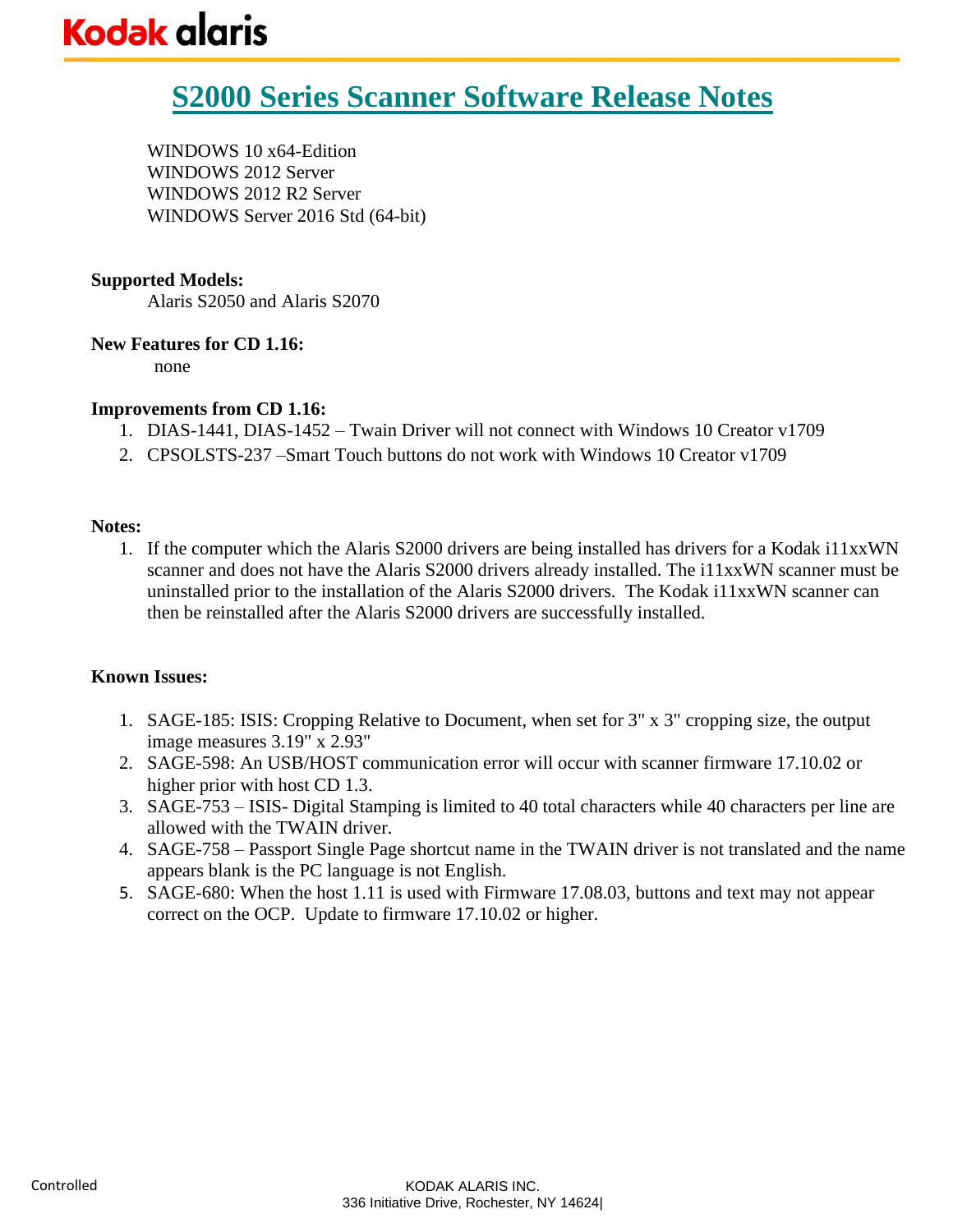# **S2000 Series Scanner Software Release Notes**

## **Version CD 1.16.0 Summary**

**Purpose of Release:** This is the updated release of the TWAIN and ISIS drivers which added features and address problem reports.

See notes prior to installing this software.

Instructions for installing drivers using the ISO file:

For Windows 8.1 and 10 OS, mount the ISO file as a drive. (right click on the ISO file and select Mount) For Windows 7 OS, either the ISO file has to be mounted as a drive or the ISO contents extracted to a folder using a 3<sup>rd</sup> party software tool. Software Tool providers (tools have not been tested and are not supported by the Kodak Alaris team, customers have reported that (7-zip, winrar, winiso) offer such capability.

**Date:** October 27, 2017 **Versions:**

| шэ.                          |                 |
|------------------------------|-----------------|
| CD Version:                  | 1.16            |
| TWAIN:                       | 15.5            |
| Driver:                      | 2.4             |
| Driverui:                    | 8.11            |
| Device:                      | 1.25            |
| KAScannerService:            | 1.19            |
| DeviceManager:               | 1.9             |
| ISIS driver:                 | 1.0.11712.21002 |
| WIA:                         | 7.7             |
| <b>Scan Validation Tool:</b> | 14.17           |
|                              |                 |

#### **Required Scanner Firmware:**

Scanner Firmware Version: 18.01.05 Scanner Firmware 17.10.02 and higher are not compatible with host CD 1.3, a USB or HOST communication error will occur. Two options for how to update:

- 5) Update to host CD 1.11 or higher before updating firmware
- 6) Update to firmware, 17.10.02 or higher, power off the scanner, update the host computer to CD 1.11 or higher prior to power on scanner.

#### **Supported Operating Systems:**

WINDOWS 7 SP1 WINDOWS 7 SP1 x64 Edition WINDOWS 8.1 WINDOWS 8.1 x64 Edition WINDOWS 10 WINDOWS 10 x64-Edition WINDOWS 2012 Server WINDOWS 2012 R2 Server WINDOWS Server 2016 Std (64-bit)

#### **Supported Models:**

Alaris S2050 and Alaris S2070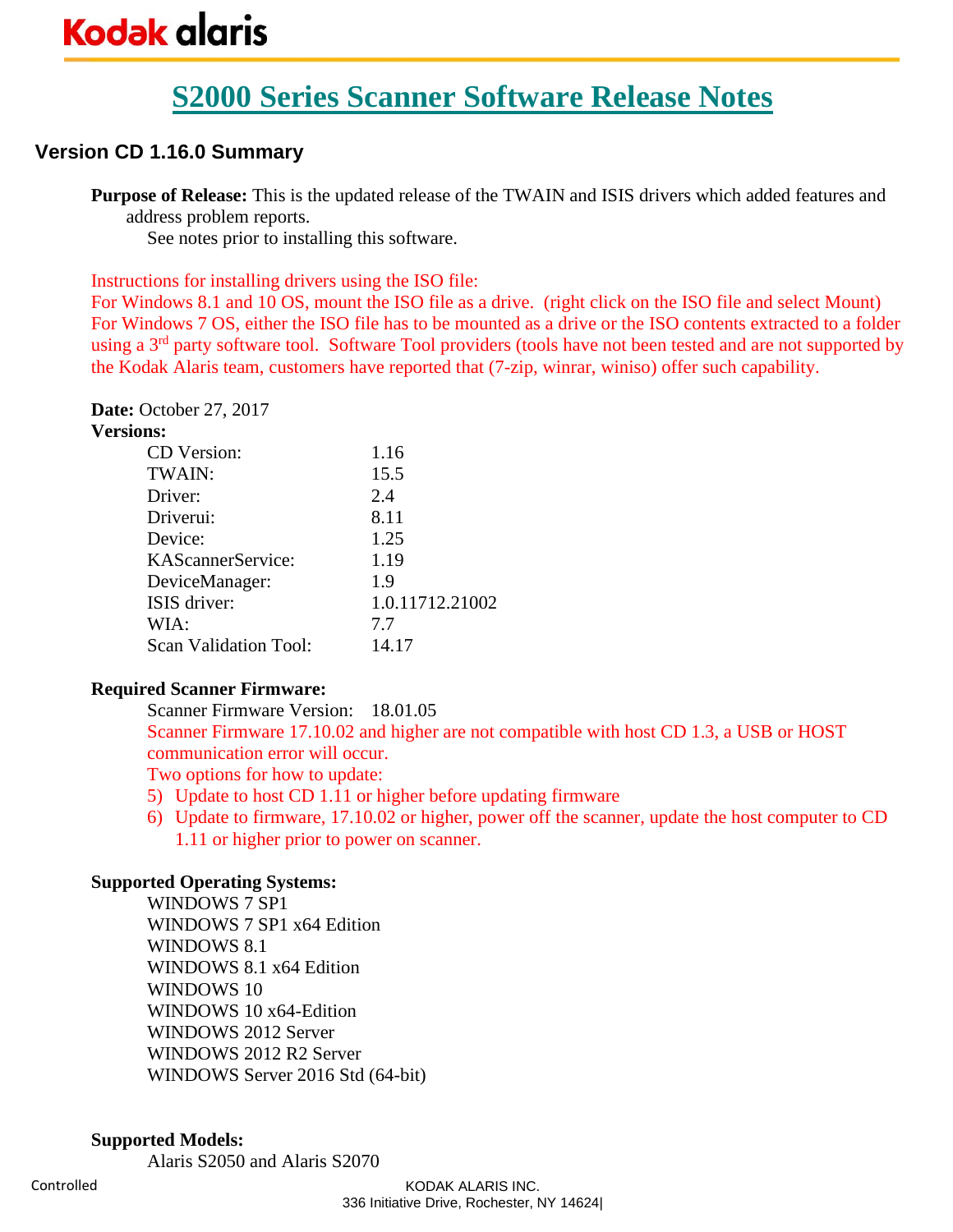### **New Features for CD 1.16:**

1. Add Digital Stamping feature

#### **Improvements from CD 1.11:**

- 1. SAGE-720: start screen of driver install the text in the button is not an accurate German grammar.
- 2. SAGE-727: Add Integrators folder to CD ISO with an HTML file with a link to webpage for integrators kit
- 3. SAGE-735: Add Silent Install support for set\_up.exe in root directory of CD ISO
- 4. SAGE-662,654,663,667,670,671,672 Multiple changes to improve connectivity at installation of the product.
- 5. SAGE-56: Scanner is not found during installation. Using Windows 8.1, the USB device may not be recognized.
- 6. SAGE-558 ISIS Driver, the "Split Document feature" in conjunction with Relative Cropping is not functioning correctly
- 7. SAGE-435 ISIS Driver, can't scan duplex from ADF and simplex from FB using a single profile setup.

#### **Notes:**

1. If the computer which the Alaris S2000 drivers are being installed has drivers for a Kodak i11xxWN scanner and does not have the Alaris S2000 drivers already installed. The i11xxWN scanner must be uninstalled prior to the installation of the Alaris S2000 drivers. The Kodak i11xxWN scanner can then be reinstalled after the Alaris S2000 drivers are successfully installed.

- 1. SAGE-185: ISIS: Cropping Relative to Document, when set for 3" x 3" cropping size, the output image measures 3.19" x 2.93"
- 2. SAGE-598: An USB/HOST communication error will occur with scanner firmware 17.10.02 or higher prior with host CD 1.3.
- 3. SAGE-753 ISIS- Digital Stamping is limited to 40 total characters while 40 characters per line are allowed with the TWAIN driver.
- 4. SAGE-758 Passport Single Page shortcut name in the TWAIN driver is not translated and the name appears blank is the PC language is not English.
- 5. SAGE-680: When the host 1.11 is used with Firmware 17.08.03, buttons and text may not appear correct on the OCP. Update to firmware 17.10.02 or higher.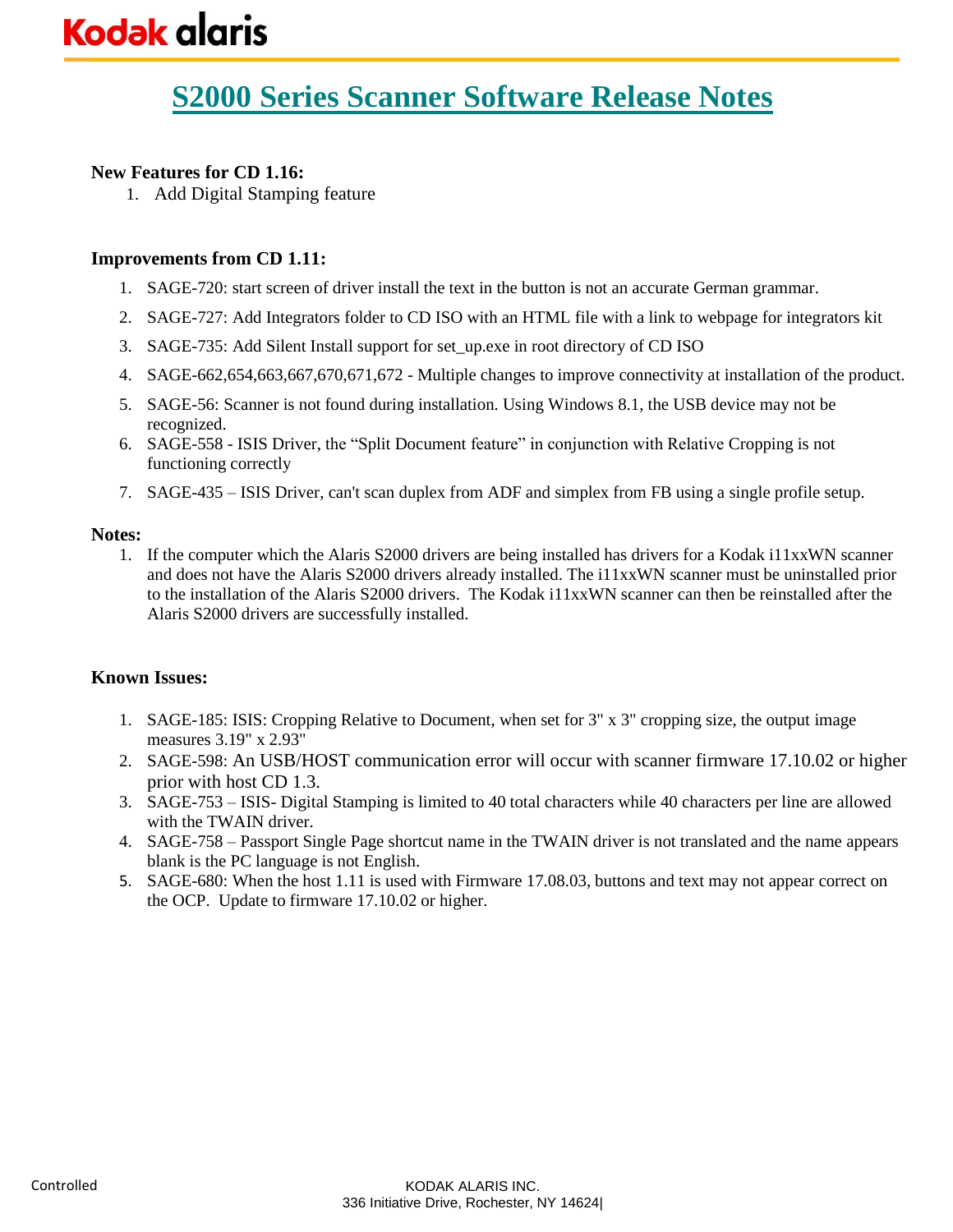# **S2000 Series Scanner Software Release Notes**

## **Version CD 1.11.0 Summary**

**Purpose of Release:** This is the updated release of the TWAIN and ISIS drivers which added features and address problem reports

See notes prior to installing this software.

Instructions for installing drivers using the ISO file:

For Windows 8.1 and 10 OS, mount the ISO file as a drive. (right click on the ISO file and select Mount) For Windows 7 OS, either the ISO file has to be mounted as a drive or the ISO contents extracted to a folder using a 3<sup>rd</sup> party software tool. Software Tool providers (tools have not been tested and are not supported by the Kodak Alaris team, customers have reported that (7-zip, winrar, winiso) offer such capability.

**Date:** October 27, 2017 **Versions:**

| шs.                          |                 |
|------------------------------|-----------------|
| <b>CD</b> Version:           | 1.11            |
| TWAIN:                       | 15.5            |
| Driver:                      | 1.9             |
| Driverui:                    | 8.7             |
| Device:                      | 1.25            |
| KAScannerService:            | 1.19            |
| DeviceManager:               | 14              |
| ISIS driver:                 | 1.0.11709.28001 |
| WIA:                         | 7.7             |
| <b>Scan Validation Tool:</b> | 14.16           |
|                              |                 |

#### **Required Scanner Firmware:**

Scanner Firmware Version: 17.10.02

Scanner Firmware 17.10.02 and higher are not compatible with host CD 1.3, a USB or HOST communication error will occur.

Two options for how to update:

- 1) Update to host CD 1.11 or higher before updating firmware
- 2) Update to firmware, 17.10.02 or higher, power off the scanner, update the host computer to CD 1.11 or higher prior to power on scanner.

#### **Supported Operating Systems:**

WINDOWS 7 SP1 WINDOWS 7 SP1 x64 Edition WINDOWS 8.1 WINDOWS 8.1 x64 Edition WINDOWS 10 WINDOWS 10 x64-Edition WINDOWS 2012 Server WINDOWS 2012 R2 Server WINDOWS Server 2016 Std (64-bit)

#### **Supported Models:**

Alaris S2050 and Alaris S2070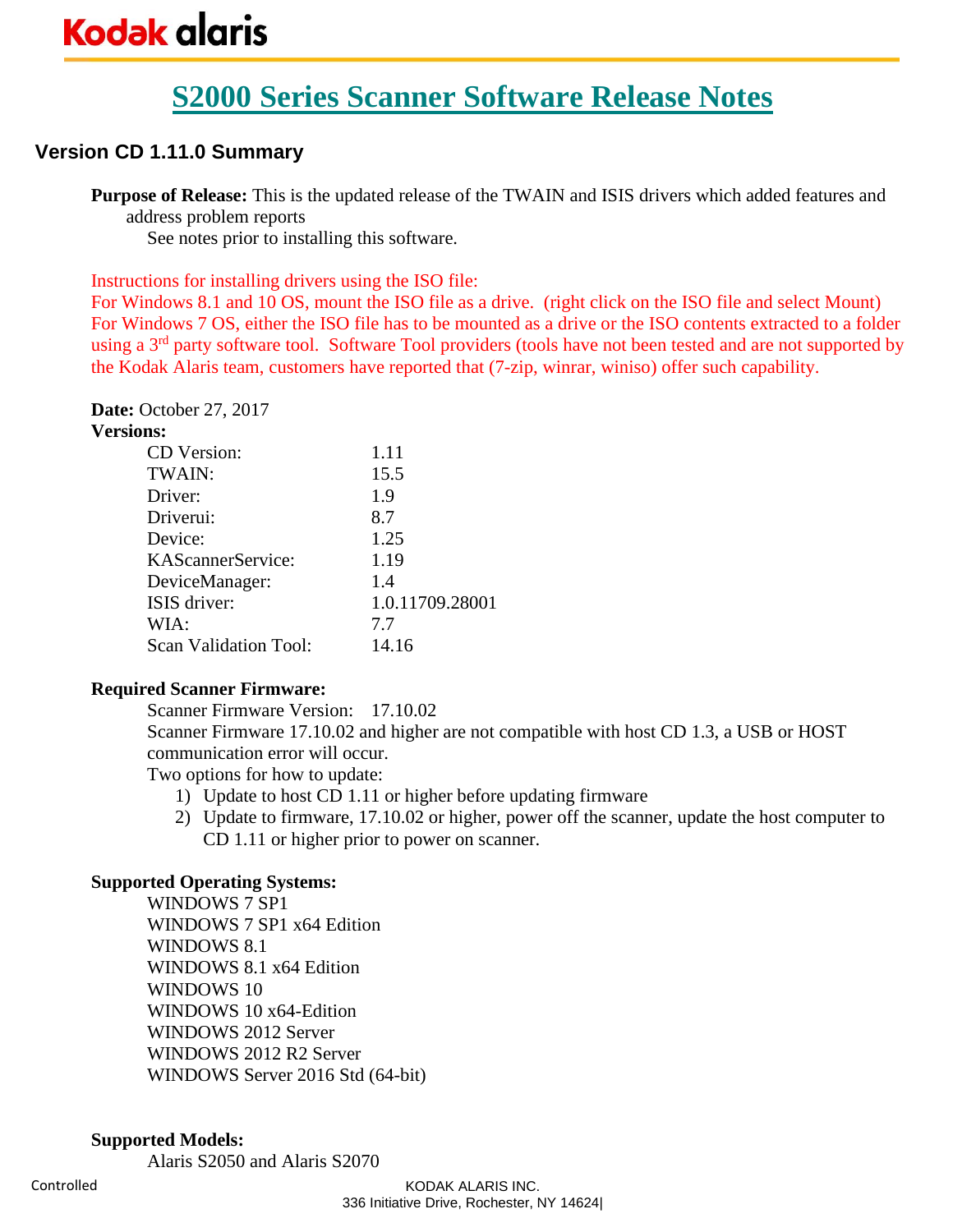### **New Features for CD 1.11:**

- 1. Add Image Split to 2 or 3 segments
- 2. Add Multiple document locate and create for both ADF (using sleeves) and Flatbed scanning
- 3. Add 260 DPI output support
- 4. "Passport Flatbed Photo" shortcut added to driver as predefined profile when a flatbed is attached.

#### **Improvements:**

- 1. SAGE-438: Server 2016 Std [64-bit] & Server 2012: Scanner failed to connect during installation and a reboot of the system is needed for the connection to occur properly.
- 2. SAGE-344: ISIS: Folded option for sleeve is not available for 'Auto Color Perfect Page Document' profile
- 3. SAGE-314: ISIS Help button is missing from User Interface
- 4. SAGE-433: ISIS-On the log tab in the driver, the save log does not create an EKLOG file. Use the save log tab in SVT to save the EKLOG.
- 5. SAGE-432: ISIS On the Debug tab in the driver, if received from scanner is checked, debug images are not created or saved. Use the TWAIN driver to create the problem and save the debug images through the TWAIN driver.
- 6. SAGE-395: When Info Input Express Limited Edition is installed on the computer prior to the start of the drivers' installation. A message "Your computer must be restarted before the rest of the installation can be completed" will occur. One can click OK and then will receive the message "Installation did not complete successfully. Correct any issues then restart the installation.". After the computer restarts everything will have installed properly and the system should work as expected.
- 7. SAGE-407: Scanner failed to connect during installation Win 8 and 8.1 only, the registry is not getting updated with the scanner information in a timely manner (more than 10 seconds) which causes a timeout condition. Workaround: reboot the computer, power on the scanner, then connect the USB cable between the scanner and the computer. Verify the scanner is connected to computer using Scan Validation Tool and the TWAIN driver.

#### **Notes:**

- 1. When Info Input Express Limited Edition 2.2.0 is installed, Info Input Express Limited Edition 2.3.0 must be installed prior to the drivers being updated or the drivers will not install.
	- a. If Info Input Express Limited Edition is not updated, the Info Input Express Limited Edition services must be stopped for the driver installation to occur.
- 2. If the computer which the Alaris S2000 drivers are being installed has drivers for a Kodak i11xxWN scanner and does not have the Alaris S2000 drivers already installed. The i11xxWN scanner must be uninstalled prior to the installation of the Alaris S2000 drivers. The Kodak i11xxWN scanner can then be reinstalled after the Alaris S2000 drivers are successfully installed.

- 1. SAGE-56: Scanner is not found during installation. Using Windows 8.1, the USB device may not be recognized. Restart your PC. More than one restart may be needed.
- 2. SAGE-185: ISIS: Cropping Relative to Document, when set for 3" x 3" cropping size, the output image measures 3.19" x 2.93"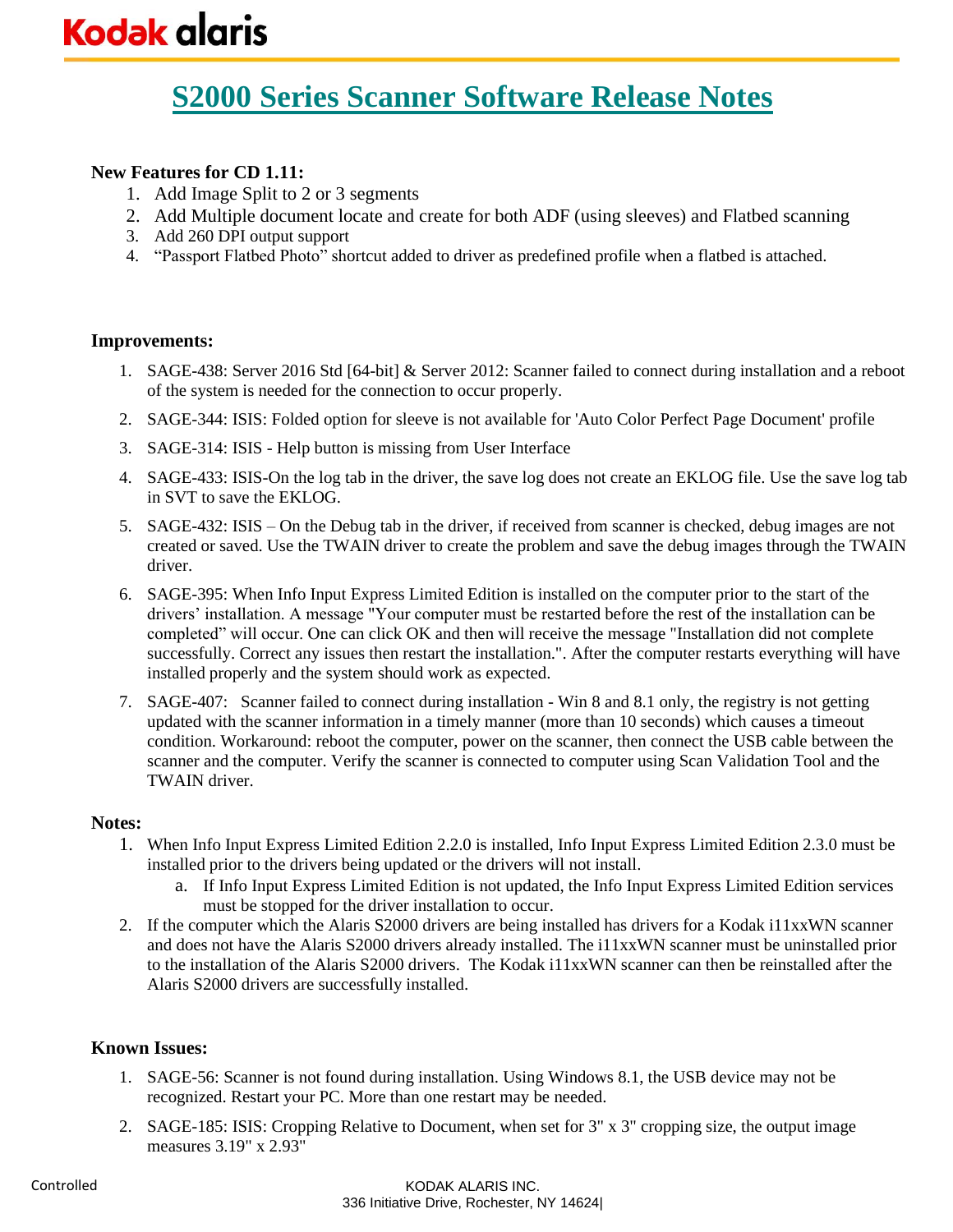**S2000 Series Scanner Software Release Notes**

- 3. SAGE-598: An USB/HOST communication error will occur with scanner firmware 17.10.02 or higher prior with host CD 1.3.
- 4. SAGE-680: When the host 1.11 is used with Firmware 17.08.03, buttons and text may not appear correct on the OCP. Update to firmware 17.10.02 or higher.
- 5. SAGE-558 ISIS Driver, the "Split Document feature" in conjunction with Relative Cropping is not functioning correctly
- 6. SAGE-435 ISIS Driver, can't scan duplex from ADF and simplex from FB using a single profile setup.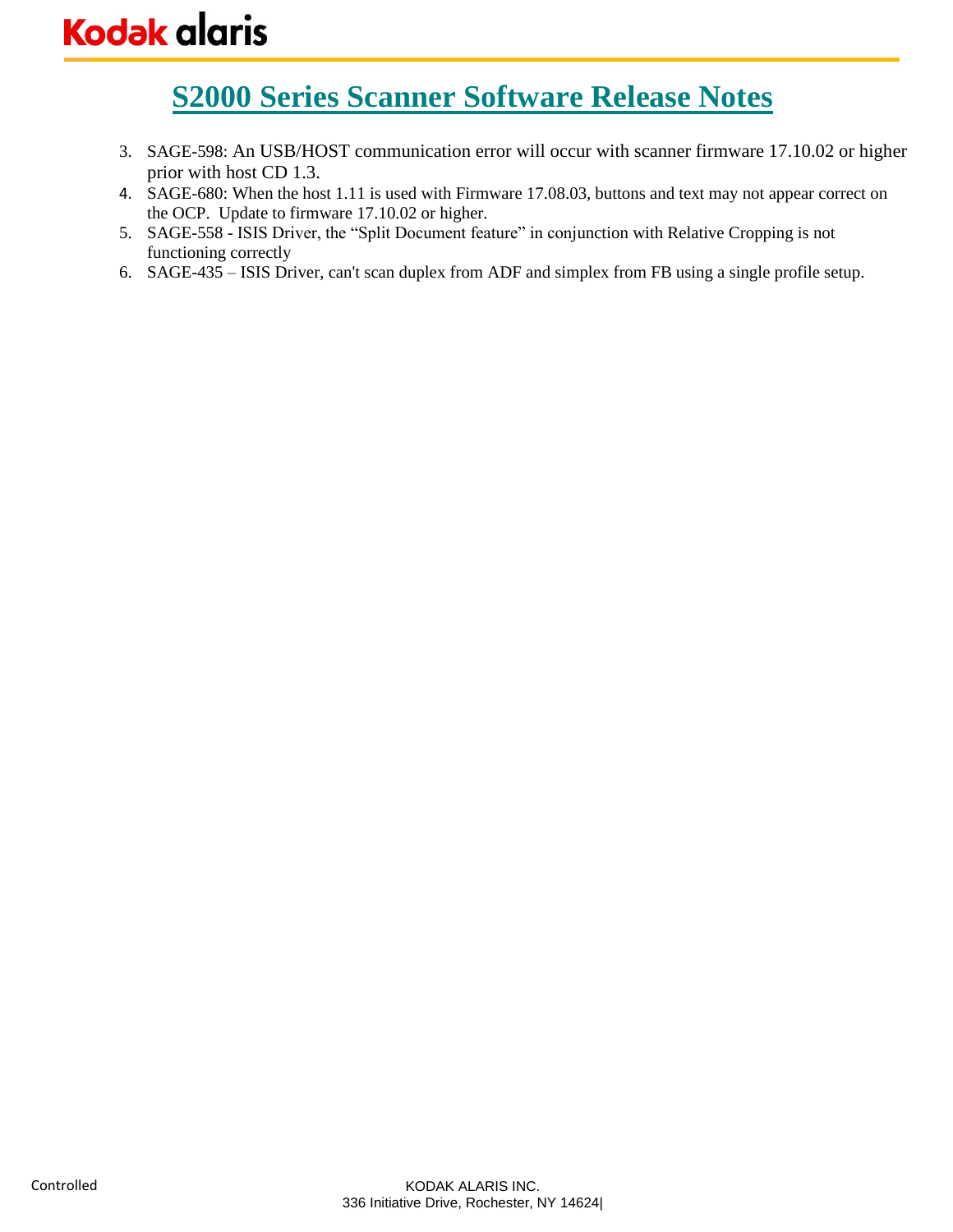# **S2000 Series Scanner Software Release Notes**

## **Version CD 1.3.0 Summary**

**Purpose of Release:** This is the initial release of the TWAIN and ISIS drivers.

Instructions for installing drivers using the ISO file:

For Windows 8.1 and 10 OS, mount the ISO file as a drive. (right click on the ISO file and select Mount) For Windows 7 OS, either the ISO file has to be mounted as a drive or the ISO contents extracted to a folder using a 3<sup>rd</sup> party software tool. Software Tool providers (tools have not been tested and are not supported by the Kodak Alaris team, customers have reported that (7-zip, winrar, winiso) offer such capability.

**Date:** August 17, 2017

| <b>Versions:</b>      |                |
|-----------------------|----------------|
| <b>CD</b> Version:    | 1.3            |
| TWAIN:                | 14.13          |
| Driver:               | 1.4            |
| Driverui:             | 8.7            |
| Device:               | 1.8            |
| KAScannerService:     | 1.11           |
| DeviceManager:        | 1.2            |
| ISIS driver:          | 1.0.11707.7001 |
| WIA:                  | 7.5            |
| Scan Validation Tool: | 14.13          |

#### **Required Scanner Firmware:**

Scanner Firmware Version: 17.08.01

#### **Supported Operating Systems:**

WINDOWS 7 SP1 WINDOWS 7 SP1 x64 Edition WINDOWS 8.1 WINDOWS 8.1 x64 Edition WINDOWS 10 WINDOWS 10 x64-Edition WINDOWS 2012 Server WINDOWS 2012 R2 Server WINDOWS Server 2016 Std (64-bit)

#### **Supported Models:**

Alaris S2050 and Alaris S2070

#### **New Features for CD 1.0:**

5. Initial release of the TWAIN and ISIS drivers

#### **Improvements:**

6. None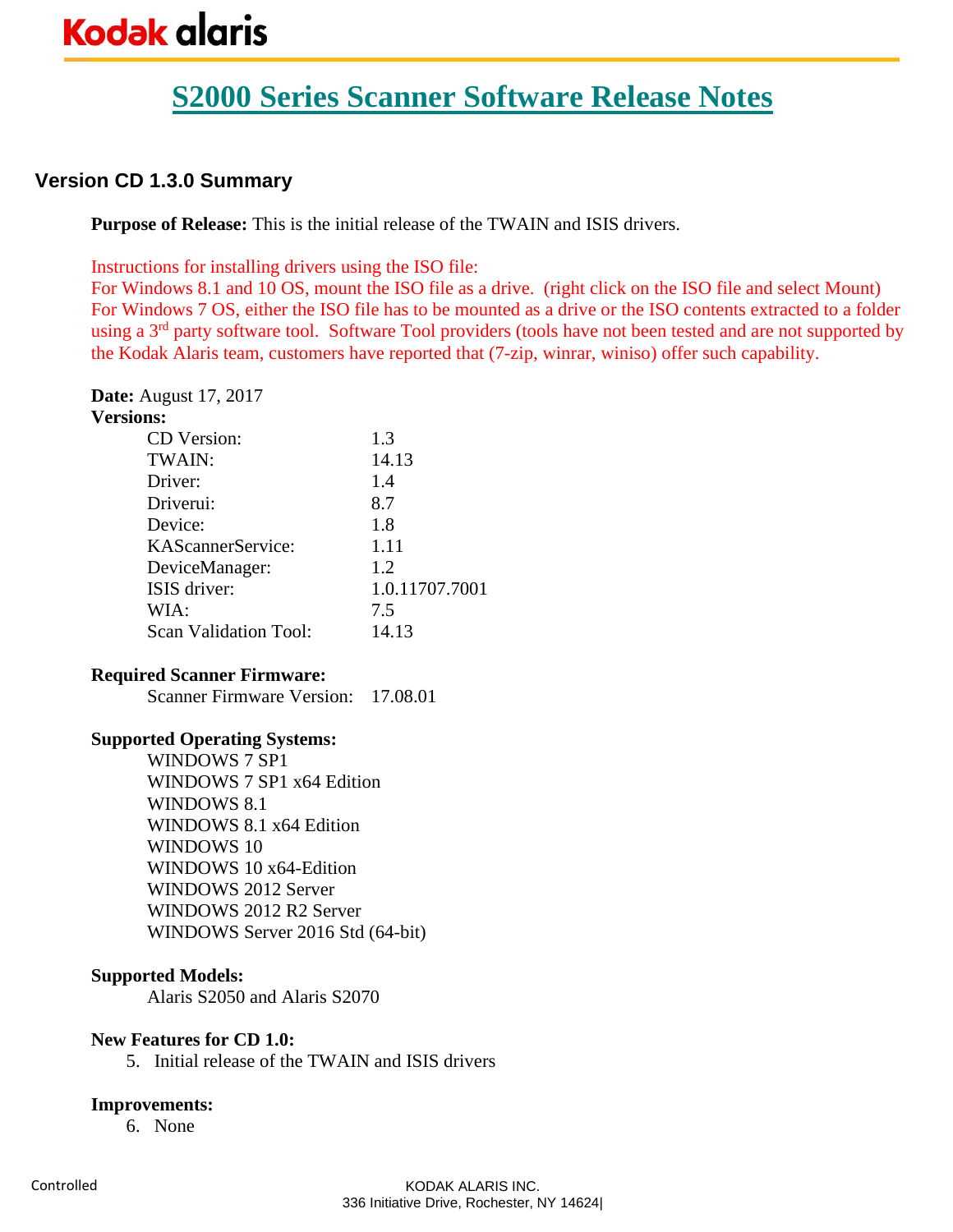**Notes:** 

1. None